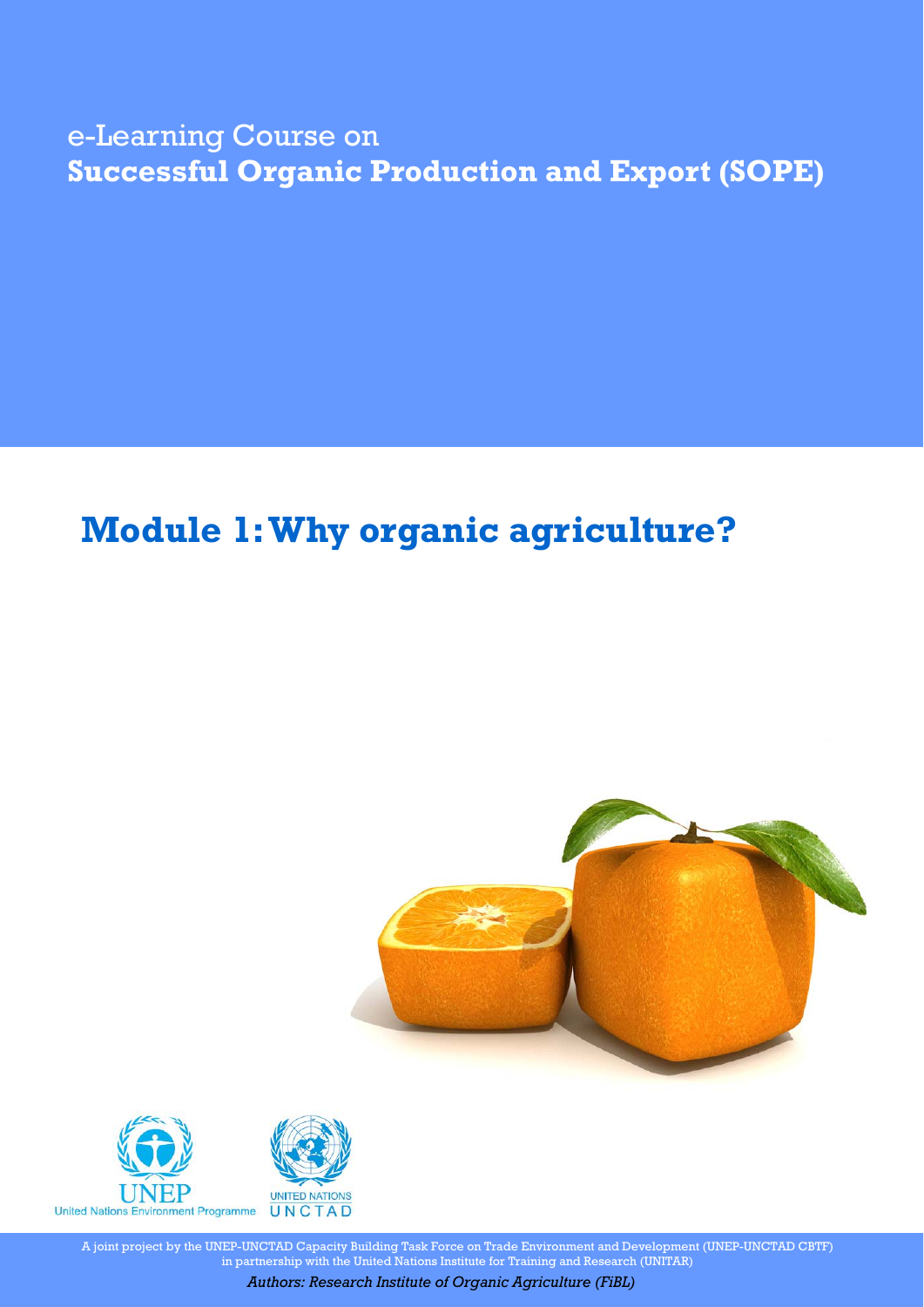## **Table of Contents**

| 1.2.2 Mainstream agriculture: Advances, shortcomings and challenges | -8   |
|---------------------------------------------------------------------|------|
|                                                                     |      |
|                                                                     | - 10 |
|                                                                     |      |
|                                                                     |      |
| 1.4.1 Why does conventional agriculture persist as the mainstream   |      |
|                                                                     |      |
| 1.4.2 International organizations, initiatives and projects         |      |
|                                                                     |      |
| 32                                                                  |      |
| -34                                                                 |      |

## **Acronyms**

| <b>CBTF</b>   | Capacity Building Task Force on Trade, Environment and Development                                   |
|---------------|------------------------------------------------------------------------------------------------------|
| <b>EAOPS</b>  | East African Organic Products Standard                                                               |
| <b>EPA</b>    | <b>Environmental Protection Agency</b>                                                               |
| <b>EPOPA</b>  | Export Promotion of Organic Products from Africa                                                     |
| EU            | European Union                                                                                       |
| FAO           | Food and Agriculture Organization of the United Nations                                              |
| FiBL          | Research Institute of Organic Agriculture                                                            |
| GDP           | gross domestic product                                                                               |
| <b>GMO</b>    | genetically modified organism                                                                        |
| <b>HIVOS</b>  | Humanist Institute for Development Cooperation                                                       |
| IAASTD        | International Assessment of Agricultural Knowledge, Science and<br><b>Technology for Development</b> |
| IFOAM         | <b>International Federation of Organic Agriculture Movements</b>                                     |
| ITC           | <b>International Trade Centre</b>                                                                    |
| ITF           | International Task Force on Harmonization and Equivalence in Organic<br>Agriculture                  |
| NGO           | non-governmental organization                                                                        |
| <b>SECO</b>   | <b>State Secretariat for Economic Affairs</b>                                                        |
| <b>SIDA</b>   | Swedish International Development Cooperation Agency                                                 |
| <b>SIPPO</b>  | <b>Swiss Import Promotion Programme</b>                                                              |
| <b>UNCTAD</b> | United Nations Conference on Trade and Development                                                   |
| <b>UNEP</b>   | <b>United Nations Environment Programme</b>                                                          |
| <b>UNITAR</b> | United Nations Institute for Training and Research                                                   |
| US            | <b>United States</b>                                                                                 |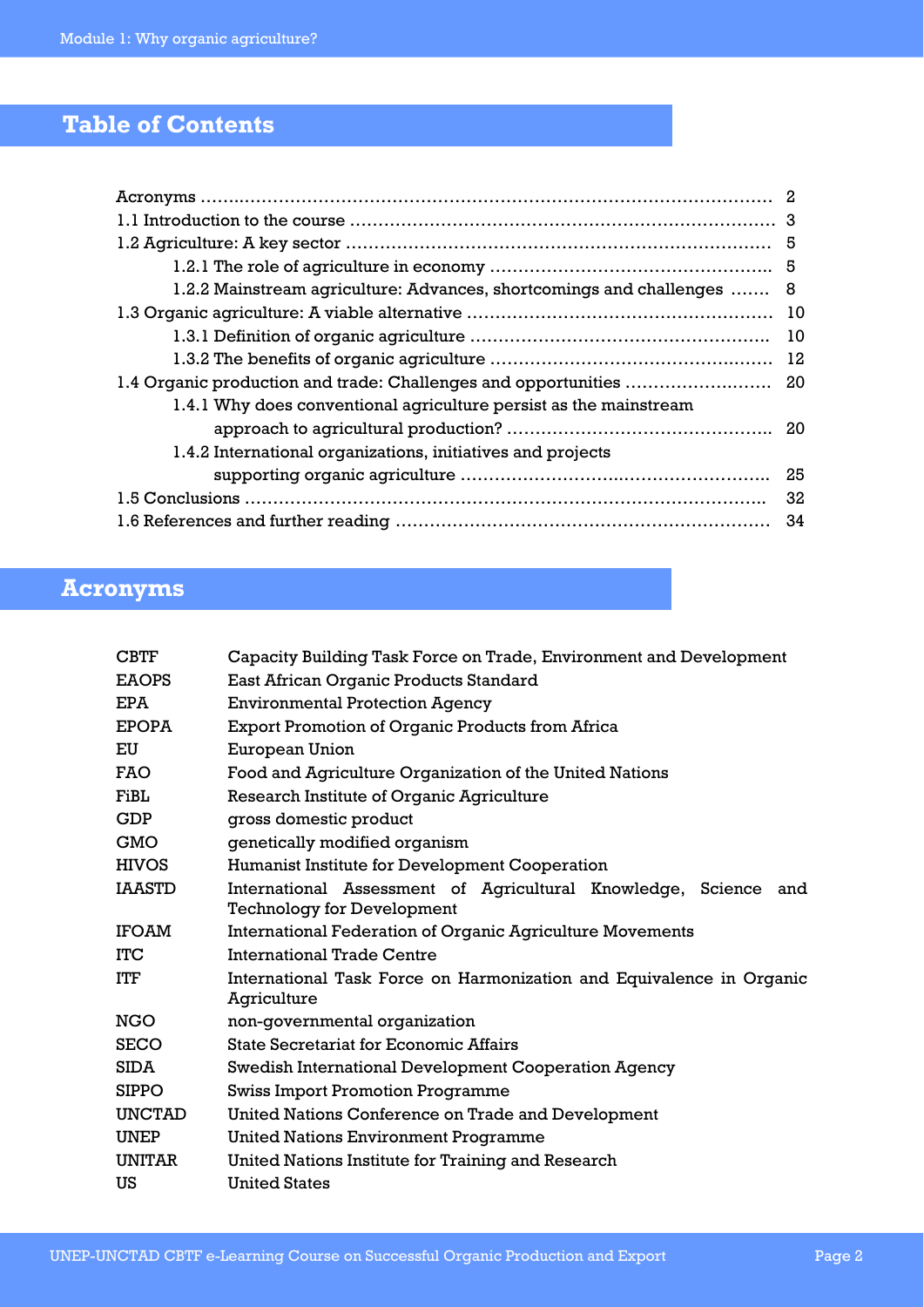### **1.1 Introduction to the Course**

his course, offered by the UNEP-UNCTAD Capacity<br>Building Task Force on Trade, Environment and<br>Development (CBTF), aims to provide a general overview<br>of organic production and trade: opportunities, Building Task Force on Trade, Environment and Development (CBTF), aims to provide a general overview of organic production and trade: challenges, global support options and success stories.

Participants in the course are expected to be representative of different stakeholder groups around the world and, therefore, we have tried to avoid focusing on any specific region or climate. For this reason, the information in these modules has been kept at a rather general level; when specific projects or experiences are



mentioned, it should be understood that these are meant to illustrate circumstances, failures and successes; they are not meant to serve as specific recommendations for further action. The applicability and usefulness of the information in the modules is open to your interpretation and subject to your understanding of local conditions.

The course is structured into three modules, which are to be explored one week at a time and cover general information about organic agriculture, examples of specific organic contexts and practices, discussion topics, evaluation questions and a wide list of references for the participants to study and discuss throughout the course. A fourth component is intended for revision and to evaluate what you have learned. Once you have successfully completed all four modules and taken the course evaluation, you will receive a certificate indicating your participation, supported by the UNEP-UNCTAD CBTF and the United Nations Institute for Training and Research (UNITAR).

Module 1 is introductory and contains information on agriculture in general and its importance for economic development as well as a very general analysis of the current advances, shortcomings, opportunities and challenges inherent to mainstream agriculture (or conventional agriculture). It also contains a comprehensive list as to why more and more farmers and consumers are opting to practise and support organic agriculture. The main challenges posed for promoting organic production and trade are also laid out. Finally, Module 1 describes the main organizations and global initiatives currently involved in supporting farmers, traders and other organic stakeholder groups facing these challenges.

#### **The learning targets of Module 1**

• Acquire a general knowledge of the current state of agriculture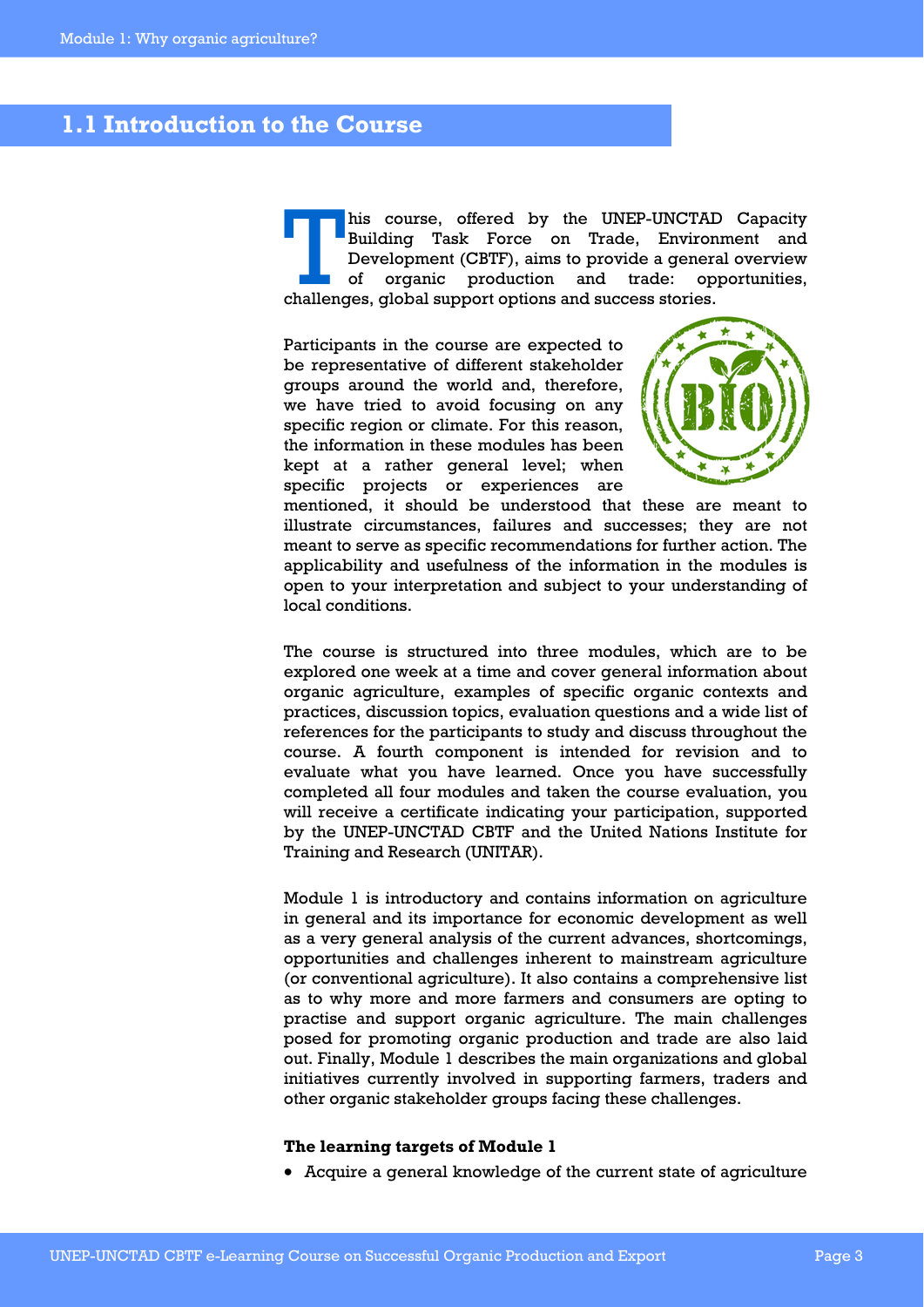worldwide, the benefits and challenges implicit in organic agriculture and the role organics play in the present world context of agricultural production.

- Acquire or refresh knowledge regarding the main benefits and challenges involved in organic production.
- Be able to identify the main international organizations working on organics and gain knowledge about the initiatives and projects they undertake to support production and trade of organic products.

Module 2 delves into organic agriculture production issues. It elaborates step-by-step information on "setting up an organic farm", either by converting from chemical-based production to organic, or by converting uncultivated land into an organic farm. The themes covered by this module include: the conversion process, success factors in organic production and certification issues.

#### **The learning targets of Module 2**

- Understand basic organic production techniques.
- Learn to design and implement a conversion plan for starting an organic venture.
- Identify risks and acquire key tips for ensuring success.
- Comprehend the certification issues necessary for compliance with market requirements.

Module 3 focuses on organic trade. It contains recent information regarding major markets, including specific examples from the developing and developed world as well as an extensive reference list for further reading. This module provides an overview of rules and regulations governing organic trade, focusing on import into the European Union (EU) under a recently instituted set of regulations. It describes procedures for setting up organic marketing initiatives and elaborates the main challenges and success factors present in trade in organics. Finally, the module introduces marketing techniques tailor-made for collective marketing initiatives and pro-poor growth.

#### **The learning targets of Module 3**

- Comprehend the different roles, perspectives and challenges faced by stakeholders throughout the supply chain.
- Appreciate recent development and trends in international and domestic organic markets, including developing country markets.
- Acquire knowledge regarding the trade-relevant aspects of organic regulations, including the new EU requirements, Global GAP, TESCO and other relevant marks.
- Comprehend how to successfully start up an organic market initiative and employ relevant marketing techniques.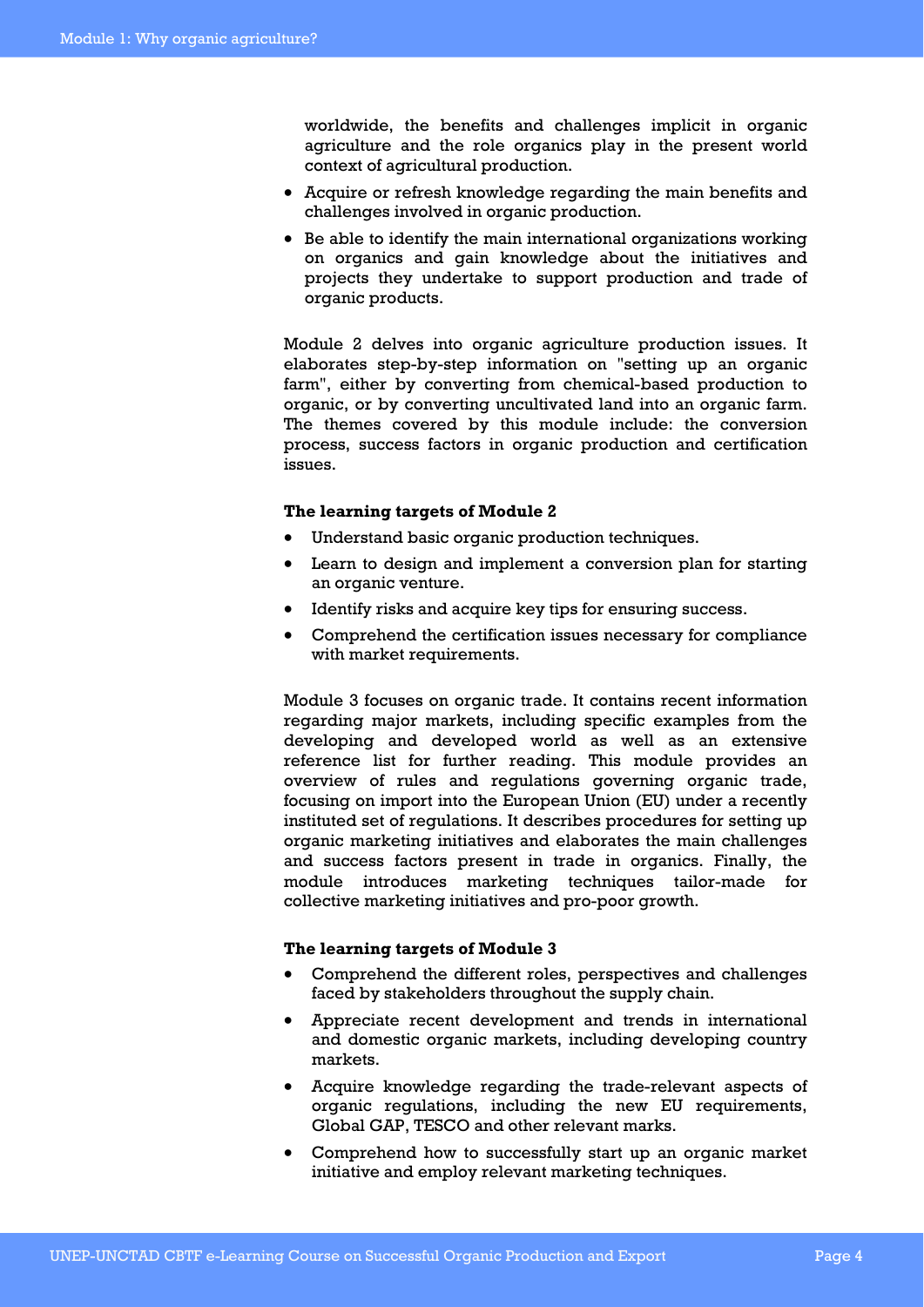## **1.2 Agriculture: A Key Sector**

#### *1.2.1 The role of agriculture in economy*

Agriculture, in general, has played a key role in the economic and cultural development of all societies. It first appeared over 5,000 years ago, when humans discovered the art of cultivating land for food, and irrevocably changed society by ending the need to



constantly hunt and move in search of wild animals, vegetables and fruit. Agriculture has undergone major changes since this time and, despite revolutionary transformations, it continues to play a fundamental role in economic, environmental and social development, both in developing and developed countries.

Today, the multifunctionality of agriculture is widely recognized by the main intergovernmental organizations, most governments and a large number of stakeholders involved in agricultural development. The International Assessment of Agricultural Knowledge, Science and Technology for Development (IAASTD) [1] defines agriculture as a range of linked production systems; a dynamic social-ecological system based on the maintenance, utilization and regeneration of ecosystem services, managed by people. Agriculture is a multifunctional, multi-output activity; it not only produces commodities (food, feed, fibres, agrofuels, medicinal products and ornamentals), but also other outputs as well such as environmental services, landscape amenities and the enhancement of cultural heritage.

As mentioned above, agriculture is important in social, environmental and economic terms. Agriculture provides a livelihood for 40 per cent of the world population. The poor are particularly reliant on agriculture, especially in developing countries, where 70 per cent of the poor live in rural areas and are directly or indirectly dependent on agriculture. Furthermore, agriculture has a major influence on essential ecosystem services such as water supply and purification, pollination, pest and disease control, and the uptake and release of carbon (IAASTD 2009). On the economic front, in most developing countries' economies, the vast majority of export earnings come from basic agricultural products. Often, one or two primary commodities make up the bulk of exports. On average, in these countries, agriculture accounts for 40 per cent of gross domestic product (GDP), and employs nearly 80 per cent of the labour force (Barbier 2009).

[1] *The IAASTD is an initiative launched in 2002 by the World Bank and the FAO. Its objective was to assess the impacts of past, p r e s e n t a n d f u t u r e agricultural knowledge, science and technology on the reduction of hunger and poverty, the improvement of rural livelihoods and human health, and equitable, socially, environmentally a n d e c o n o m i c a l l y sustainable development.*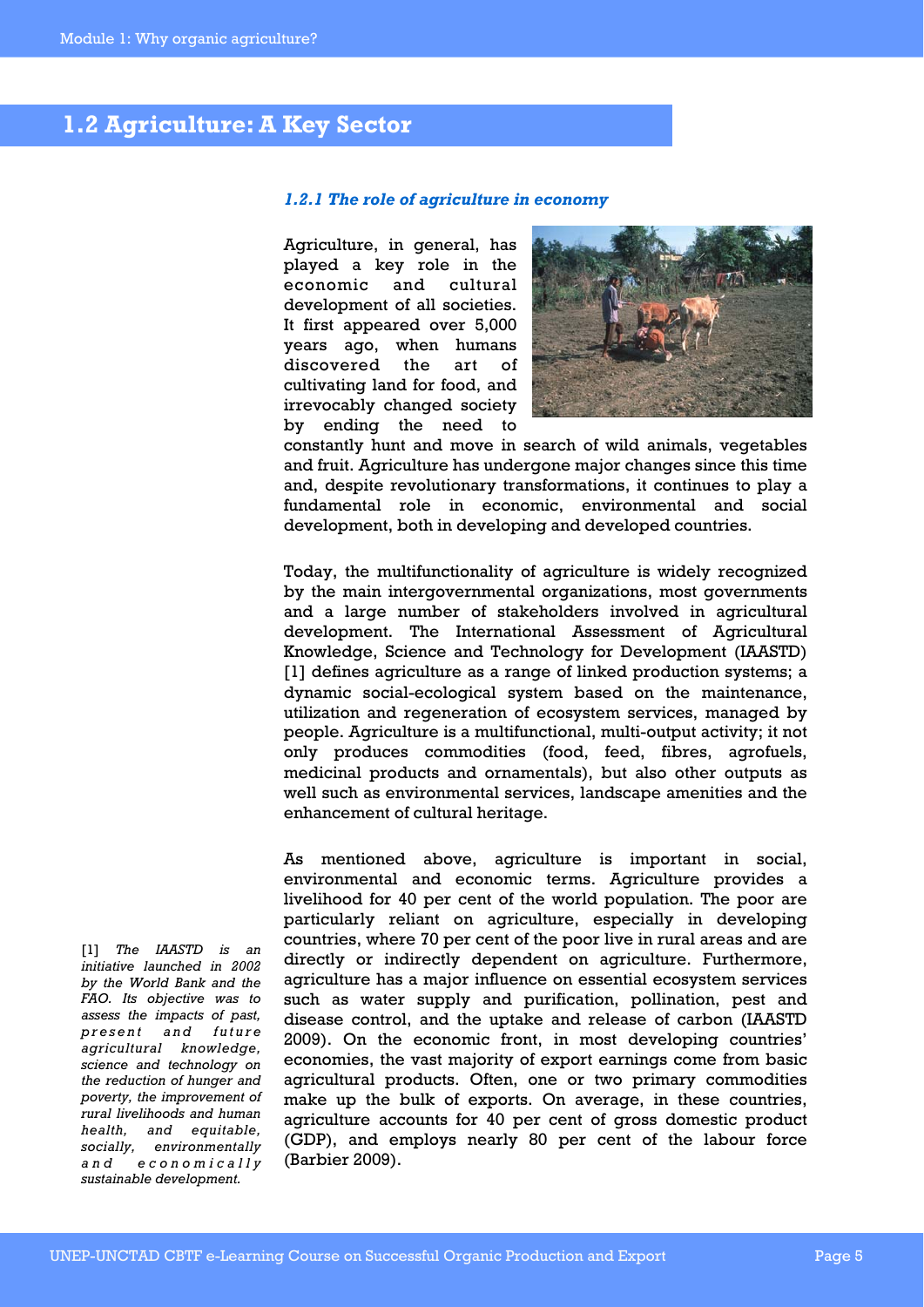Currently, however, the state of agriculture is confronted by multiple world crises, in terms of the world economy, access to food, energy needs and climate change. In this context, one of the main roles of agriculture, at a very basic level, is to meet the challenge of providing adequate output to assure global food security. If the poorest portion of the world's population does not have access to adequate food and nutrition, the capacity and possibility to learn, work and earn a decent living are hampered. This population is also more susceptible to disease. Overall, prospects for economic development are dim when there is not enough food on the table, and agriculture is even more important in economies that are reliant on agricultural exports. Thus, with a majority of the developing world's population living in rural areas, agriculture remains a key livelihood activity, providing a way for people to feed themselves, either by producing their own food or by providing a source of employment and income and, thereby, access to food supplies (Reimenschneider 2003). Agriculture remains a key source of security for many people, despite the crises prevalent on a global scale.

Another key role played by agriculture in this context is, potentially, to contribute to poverty alleviation as well as improve personal livelihoods and enhance, conserve and sustainably manage natural resources such as water[2] , biodiversity and soils. Currently, three billion people live on less than US\$ 2 per day, 854 million are undernourished, 1.3 billion live without access to clean water and 2 billion are in need of sustainable energy sources (IAASTD 2009). These issues are intrinsically linked and have the potential to develop into vicious or beneficial cycles with respect to poverty, environment and social development. As will be shown, a new kind of agricultural development can, and must, play a significant role in addressing these challenges and the cycles they play into.

Finally, trade in agricultural products is an economic activity that links agricultural production and the global economy, and constitutes a major source of GDP for many countries. However, current trends in agricultural trade are affected by instability in financial markets, high food price inflation and volatility, weakening global economic growth and food security concerns (OECD/FAO 2008). These uncertainties have always been present in agricultural commodity markets but currently they are even more prevalent, as heightened by multiple global crises.

All of these crises do, however, present opportunities for improvement and change. Some of these opportunities can be linked to the ongoing negotiations to reduce agricultural trade barriers that, if concluded successfully, have the potential to reduce global poverty by as much as 8 per cent, according to Barbier (2009). Opportunities are also linked to the development or strengthening of market and policy instruments that contribute to the recognition and support of agricultural products with

[2] *Irrigation for agricultural purposes utilizes from about 70 to 90 per cent of the world's fresh water supplies (Barbier 2009).*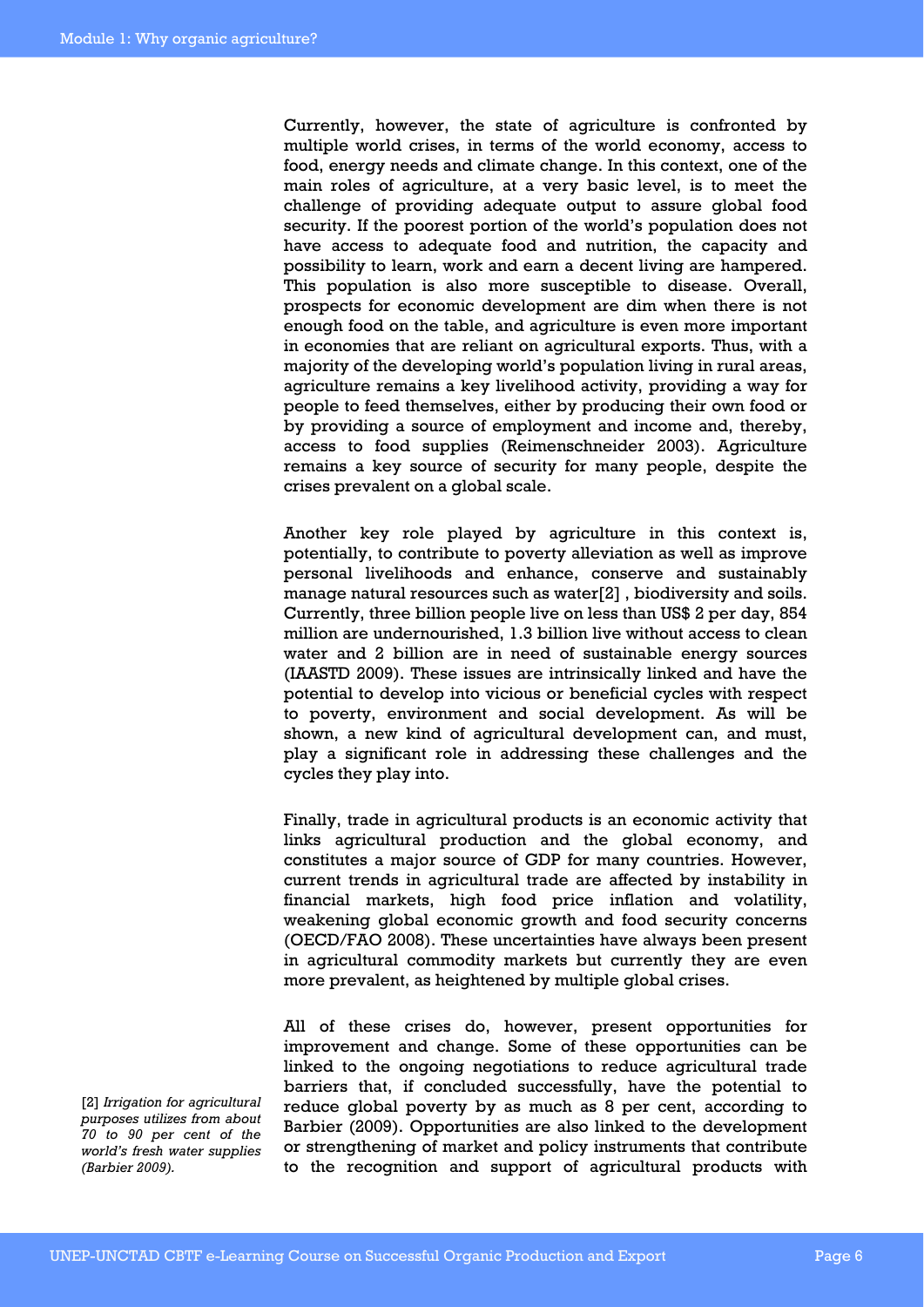### **Vicious cycles of poverty and environmental degradation: Haiti**



Haiti is the poorest country in the Western Hemisphere, according to the CIA World Factbook, and suffers from one of the most highly degraded environments in the region. Over 60% of its GDP comes as aid from the US and other countries and 65% of its people survive on less than \$1 a day. Originally, almost all of the country was covered by forest, but now less than 3% of that forest cover remains. Furthermore, from 1950 to 1990, the amount of arable land fell by more than two-fifths due to soil erosion, a consequence of deforestation.

Deforestation has diminished the amount of evaporation back to the atmosphere over Haiti, and total rainfall in many locations has fallen by as much as  $40\%$ , reducing stream flow and irrigation capacity. For example, the Avezac Irrigation System supports only half of the initially planned 9,500 acres (3,845 hectares). When the rains do come, hillsides no longer effectively retain or filter water and thus, even moderate rains can produce devastating floods. Moreover, due to such flooding, sediment has clogged the Peligre Dam and Haiti has lost half of its hydroelectric power potential as a result. Groundwater and streams are laden with sediment and pollution, which has degraded estuary and coastal ecosystems. Therefore, nearly 90% of Haitian children are chronically infected with intestinal parasites acquired from the water they drink.

Haiti is a stark example of a "vicious circle" of extreme poverty and environmental degradation. Much of Haiti's poverty and human suffering derives from the loss of its forests, and extreme poverty itself is one of the root causes of deforestation and a powerful barrier to sustainable forest management in Haiti. The alleviation of poverty clearly must be a central strategy to restore Haiti's forest and biodiversity, and the restoration of natural ecosystems can contribute significantly to the fight to alleviate poverty.

#### *Source: European Communities (2008).*

reduced environmental negative externalities or with positive externalities (such as biodiversity and ecosystem services) (IAASTD 2009). As changes in trade patterns, terms of trade, prices, and trade reforms affect national income, wealth and its distribution, and have a direct impact on the ability to access food and to improve livelihoods, a major concern is how developing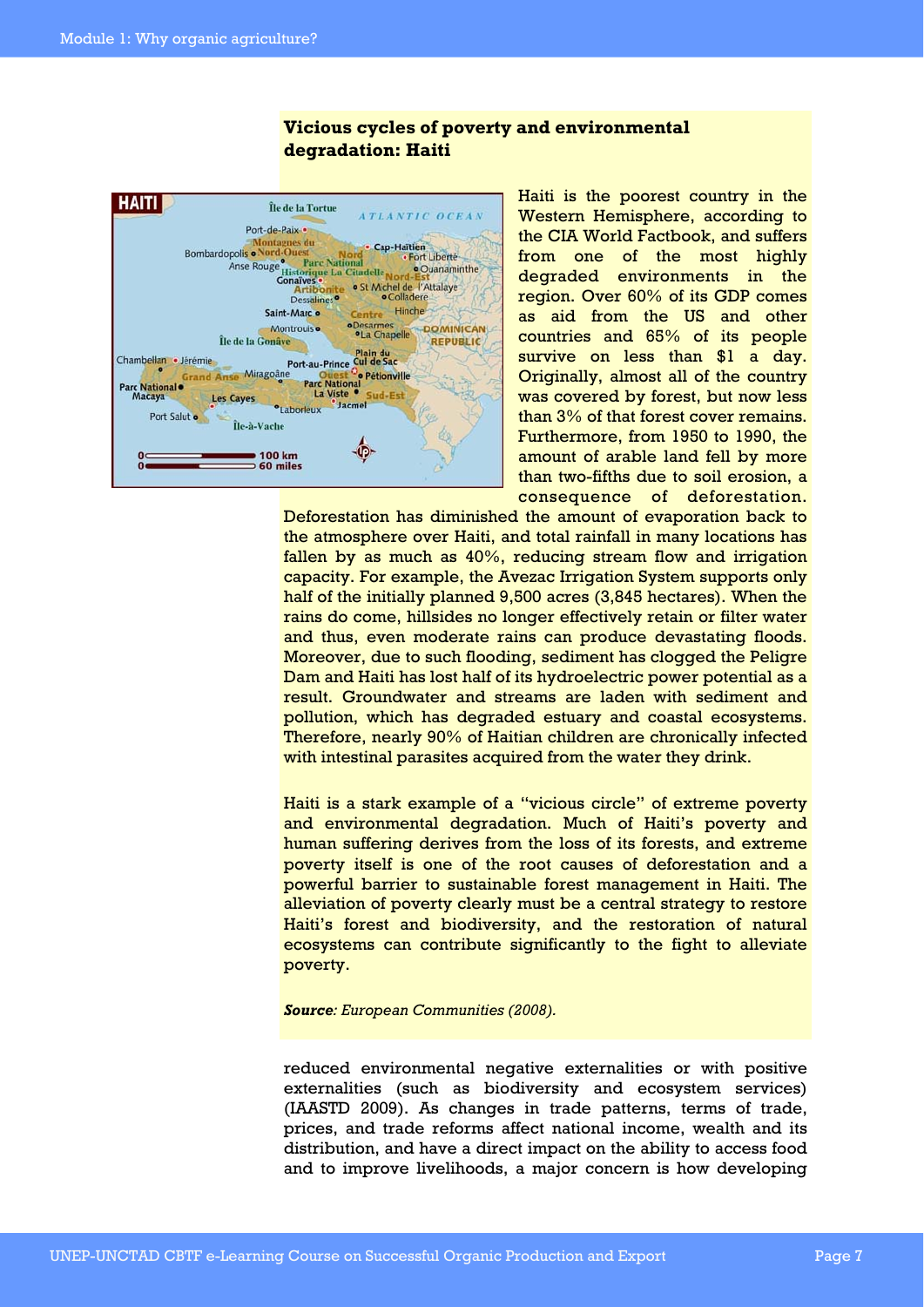countries can face and even benefit from the new, emerging framework of agricultural trade (Reimenschneider 2003). Organic agriculture is one way to face these challenges, profit from the potential for change and instigate a better future in economic, social and environmental terms.

#### *1.2.2 Mainstream agriculture: Advances, shortcomings and challenges*

Mainstream agriculture today is referred to as "industrialized", "commercial", "modern" or "conventional". In any case, these terms mainly reflect the worldwide implementation of the socalled Green Revolution of the 1960s and 1970s that consisted of a package of technological advances, including: monocroping, improved seed varieties (high yield), intensive soil tillage (usually mechanized), better irrigation, herbicides, pesticides and intensive chemical fertilization. These technologies were highly successful at meeting the primary objectives of the Green Revolution: increase crop yields and augment aggregate food supplies. Crop yields increased tremendously, especially in the temperate zones of Europe and North America. Some developing countries also enjoyed successes due to the Green Revolution, though the yield increase usually lagged behind the developed world. In Asia, where the Green Revolution package was widely adopted, food production increased substantially in the 1960s and 1970s. India, which was once subject to severe famines, managed to become self-sufficient in cereal production. Worldwide, increases in productivity have contributed to a net increase in global food availability per person: from 2,360 kcal in the 1960s to 2,803 kcal per person per day in the 1990s, and achieved at a time when world population significantly increased (Eyhorn and others 2004, IAASTD 2009).

Despite the Green Revolution's success at increasing aggregate food supply, implementing the system as a development approach has not necessarily translated into benefits for the lower strata of the rural poor, either in terms of greater food security or greater economic opportunity and well-being. The success of the Green Revolution in the developing world was unevenly spread; while the technology brought considerable yield increases on fertile river plains or irrigated land, it often failed on marginal, weak soils. Additionally, as the most fertile lands usually belong to wealthier farmers, marginal, impoverished farmers did not benefit much from the new technologies of the Green Revolution (Eyhorn and others 2004).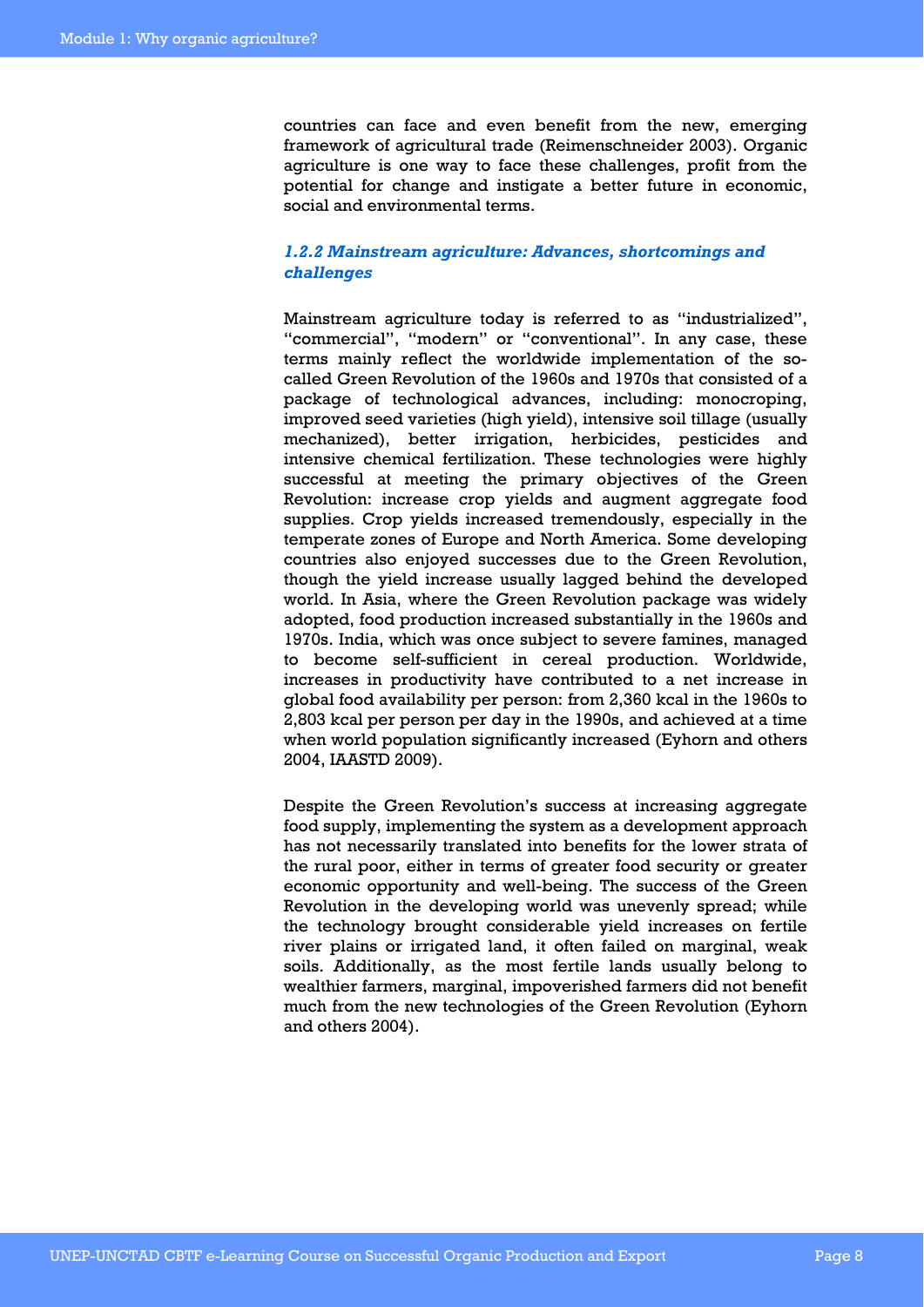#### **Negative effects of the Green Revolution**

After some decades, it became evident that conventional farming has many negative impacts, both on the environment and on human health. These impacts include:

**Soil:** Vast areas of once fertile lands were subject to soil erosion, salinization or a general loss of soil fertility, this degradation could be in large part due to the use and overuse of chemical agroinputs.

**Water:** The intense use of agrochemicals and excessive irrigation lead to pollutants trickling into lakes, streams and other fresh water sources, and the overexploitation of water resources.

**Biodiversity:** Many wild and cultivated plant and animal species have become extinct or depleted in number as chemicals are spread to natural habitats surrounding conventional farms and farmers focus exclusively on producing one sole crop.

**Human health:** Residues of harmful pesticides in food or drinking water endanger both farm workers' and consumers' health; further health risks arise from antibiotics in meat, BSE infection (mad cow disease) and genetically modified organisms (GMOs).

**Energy:** The excessive use of external inputs instigates intense consumption of energy from non-renewable resources and greenhouse emissions.

**Source:** Eyhorn and others (2004), IAASTD (2009).

Compounding these failures is the fact that inputs are quite expensive, especially considering that labour is relatively cheap and abundant in many developing countries[3]. Expenses for agrochemicals can make up a large proportion of production costs for farmers who pursue conventional agriculture. Frequently, these inputs are purchased on loans, which are to be paid back when the harvest is sold. If yields are lower than expected (e.g. because soil fertility decreased) or crops fail entirely, farmers still have to cover the costs of the agrochemicals. Moreover, in the past, prices for agricultural products have tended to decrease while prices for inputs increased, making it difficult for many farmers to cover costs and earn a sufficient income using conventional agricultural techniques (Eyhorn and others 2004). Thus, indebtedness is a widespread problem among farmers, and many are plunging further and further into the "debt trap".

[3] *This is notable because labour needs are often higher* in organic *production.* 

In addition to the negative effects of the Green Revolution model, modern mainstream farmers face emerging issues that make for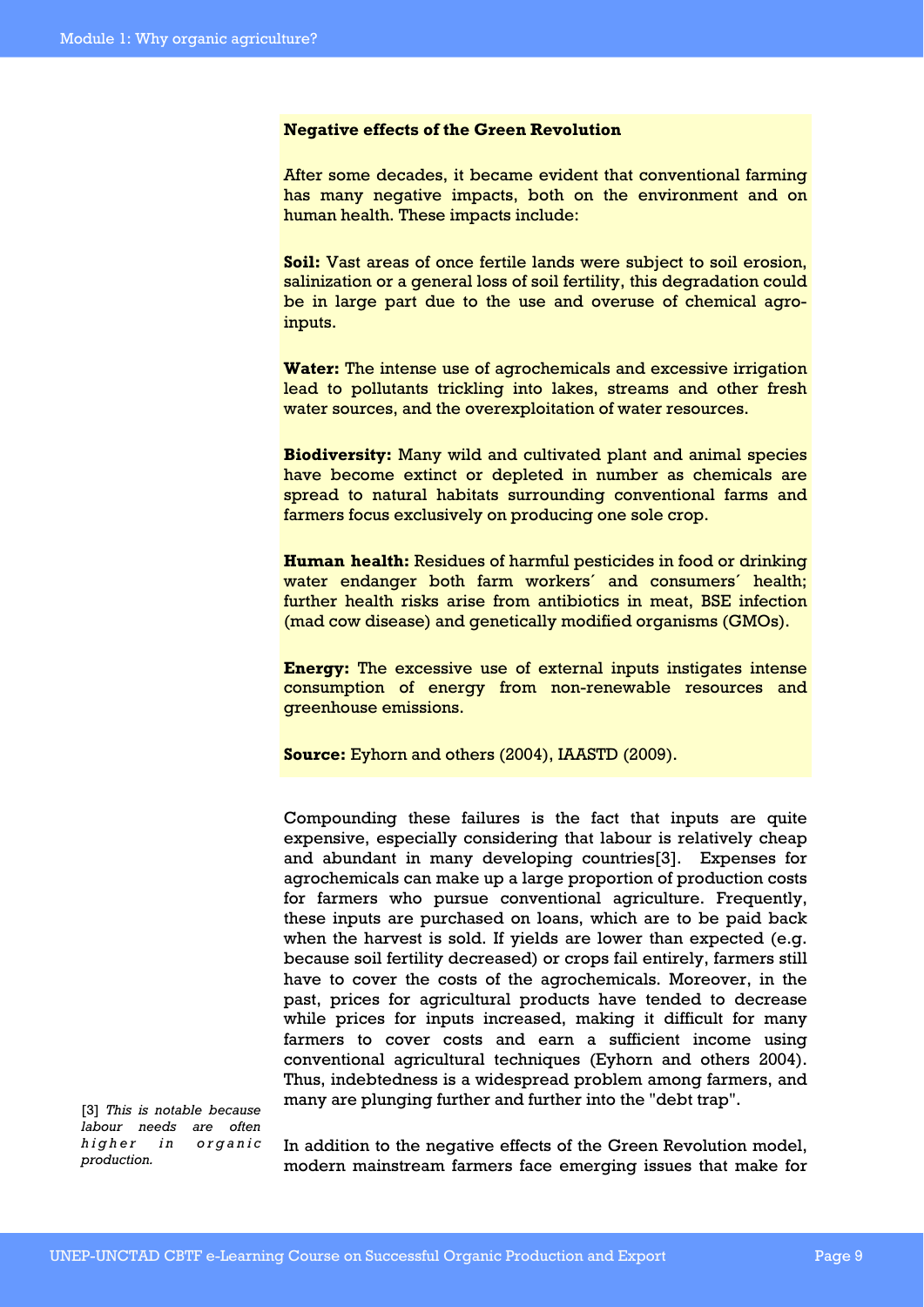an uncertain future. In the current context, the main issues stand as follows:

- an upward trend in real commodity prices (affecting net commodity importers):
	- market pressure on commodities due to demand for biofuels;
	- higher demand for food from Asia (especially in China and India) due to emerging changes in consumption pattern (OECD/FAO 2008);
- public expenditures and external assistance to agricultural production is decreasing in the very countries where hunger is most widespread;
- trade regimes are often not favourable for countries at an earlier stage of industrialization or with an agriculture sector comprised mainly of small-scale farmers (Barbier 2009, IAASTD 2009);
- new environmental concerns (climate change and extreme weather conditions);
- water management issues (growing scarcity, floods, droughts, landslides) (European Communities 2008);
- the spread of transgenic production (GMOs and the intensified use of the pesticides linked to some GMOs) (Benbrook 2004).

These issues all have widespread consequences for conventional farms and trade in conventional agricultural products. As will be clear further on, the pursuit of organic agriculture can help to mitigate some of these issues, and make for a more certain future in the field of agriculture.

### **1.3 Organic agriculture: A viable alternative**

#### *1.3.1 Definition of organic agriculture*

Organic farming is a form of agriculture that relies on non-chemical inputs and ecologically sustainable techniques (such as crop rotation, green manure, compost and biological pest control) to maintain soil productivity and control pests. The defining factors of organic agriculture are its holistic approach to farming systems and its exclusion or strictly limited use of synthetic fertilizers



and synthetic pesticides, plant growth regulators, livestock feed additives and GMOs.

Organic agricultural methods are internationally regulated and legally enforced by many nations, based in large part on the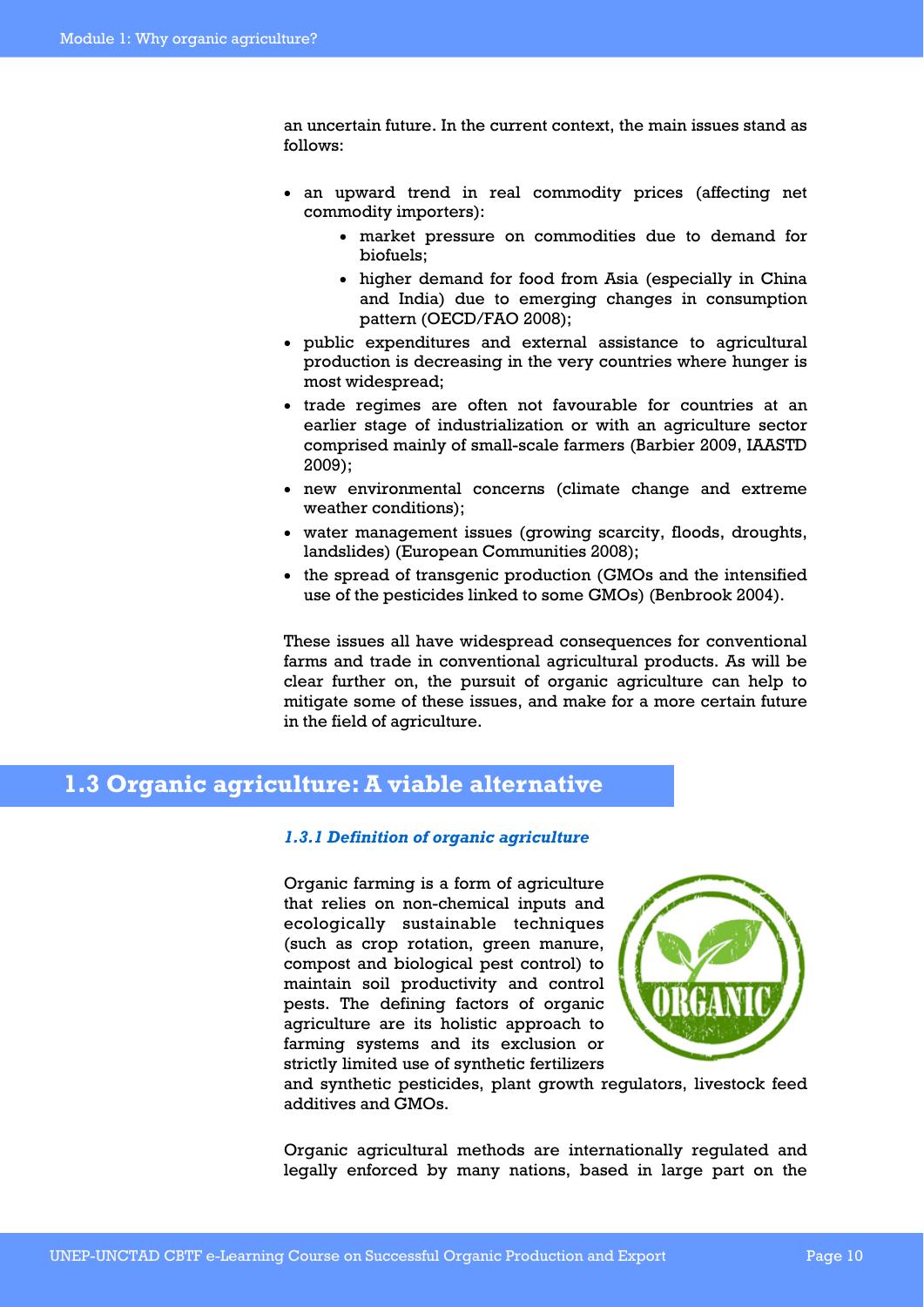standards set by IFOAM, an international umbrella organization for organic organizations established in 1972, and the Codex Alimentarius Commission, established in 1963 by the Food and Agriculture Organization of the United Nations (FAO) and the World Health Organization.

#### **Principles of organic agriculture** [4]

The defining principles of organic agriculture, as set out below, are in constant development, and are open to adaptation and interpretation according to local conditions. However, they instruct the implementation of organic techniques, the rules that govern organic practices and the standards and certification that provide recognition for organic products.

#### **The overarching goal of organic farming, according to the International Federation of Organic Agriculture Movements (IFOAM):**

"Organic agriculture is a production system that sustains the health of soils, ecosystems and people. It relies on ecological processes, biodiversity and cycles adapted to local conditions, rather than the use of inputs with adverse effects. Organic agriculture combines tradition, innovation and science to benefit the shared environment and promote fair relationships and a good quality of life for all involved."

**Source**: Eyhorn and others (2004).

- **Principle of Health:** Organic agriculture should sustain and enhance the health of soils, plants, animals, humans and ecosystems in a way that takes into account the entirety and interrelationships of these systems; it is a holistic approach to farming. The health of individuals and communities cannot be separated from the health of ecosystems – healthy soils produce healthy crops that foster the health of animals and people. Immunity, resilience and regeneration are key characteristics of health and thus of organic systems. Organic agriculture is intended to produce high-quality, nutritious food that contributes to preventive healthcare and well-being.
- Principle of Ecology: Organic agriculture should be based on living ecological systems and cycles, working with them, emulating them and helping to sustain them. Pursuing organic agriculture within living ecological systems means that production is to be based on ecological processes already present in a given ecosystem, and the recycling of elements with the system. Organic farming, pastoral and wild harvest systems should conform to and emulate the cycles and ecological balances found in nature. Organic management

[4] *Adopted by the IFOAM G e n e r a l A s s e m b l y , September 2005, Adelaide, Australia.*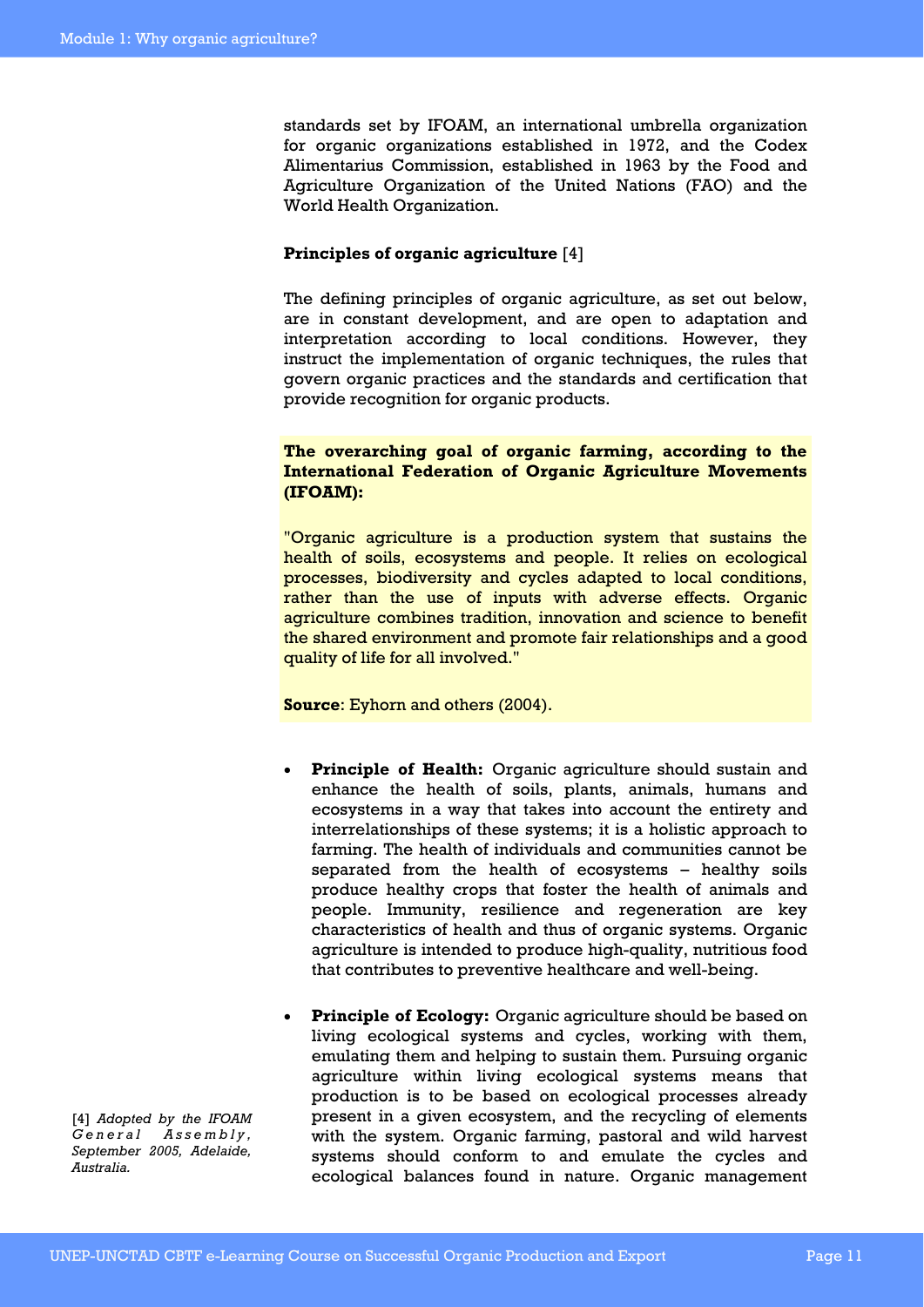must be adapted to local conditions, ecology, culture and scale. Inputs should be managed carefully and reduced, if possible, by reuse, recycling and the efficient use of materials and energy.

- **Principle of Fairness:** Organic agriculture aims to build on relationships that ensure fairness with regard to the common environment as well as livelihood opportunities. Fairness is meant to apply to all levels and to all parties – farmers, workers, processors, distributors, traders and consumers. Organic agriculture should aim to provide all those involved with a good quality of life, contribute to food sovereignty and the reduction of poverty, when possible. Producing a sufficient supply of quality food and other products is also vital. Fairness requires systems of production, distribution and trade that are accessible and equitable for all and incorporate the real environmental and social costs involved with production into the price.
- **Principle of Care:** Organic agriculture should be managed in a precautionary and responsible manner to protect the health and well-being of current and future generations and the environment. Organic agriculture is a living and dynamic system that responds to internal and external demands and conditions. Organic farmers can enhance efficiency and increase productivity, but this should not be at the risk of jeopardizing health and well-being. Given the incomplete understanding of ecosystems and agriculture, care must be taken in employing all farming techniques, and especially with new technologies. Scientific knowledge alone is not sufficient. Practical experience, accumulated wisdom and traditional and indigenous knowledge offer solutions, tested by time.

### *1.3.2 The benefits of organic agriculture*

Organic agriculture offers tremendous opportunities for developing countries and it can contribute substantially to sustainable development. Organic agriculture is considered a viable option for sustainable agriculture in developing countries because it offers a unique



combination of low external input technologies, environmental conservation, food security enhancement, climate change mitigation and adaptation capacities, and social, economic and health benefits. Indeed, the agro-ecological and socio-economic benefits of organic agriculture have been widely recognized. The following is an extensive, although not exhaustive, list of these benefits (Zundel and Kilcher 2007).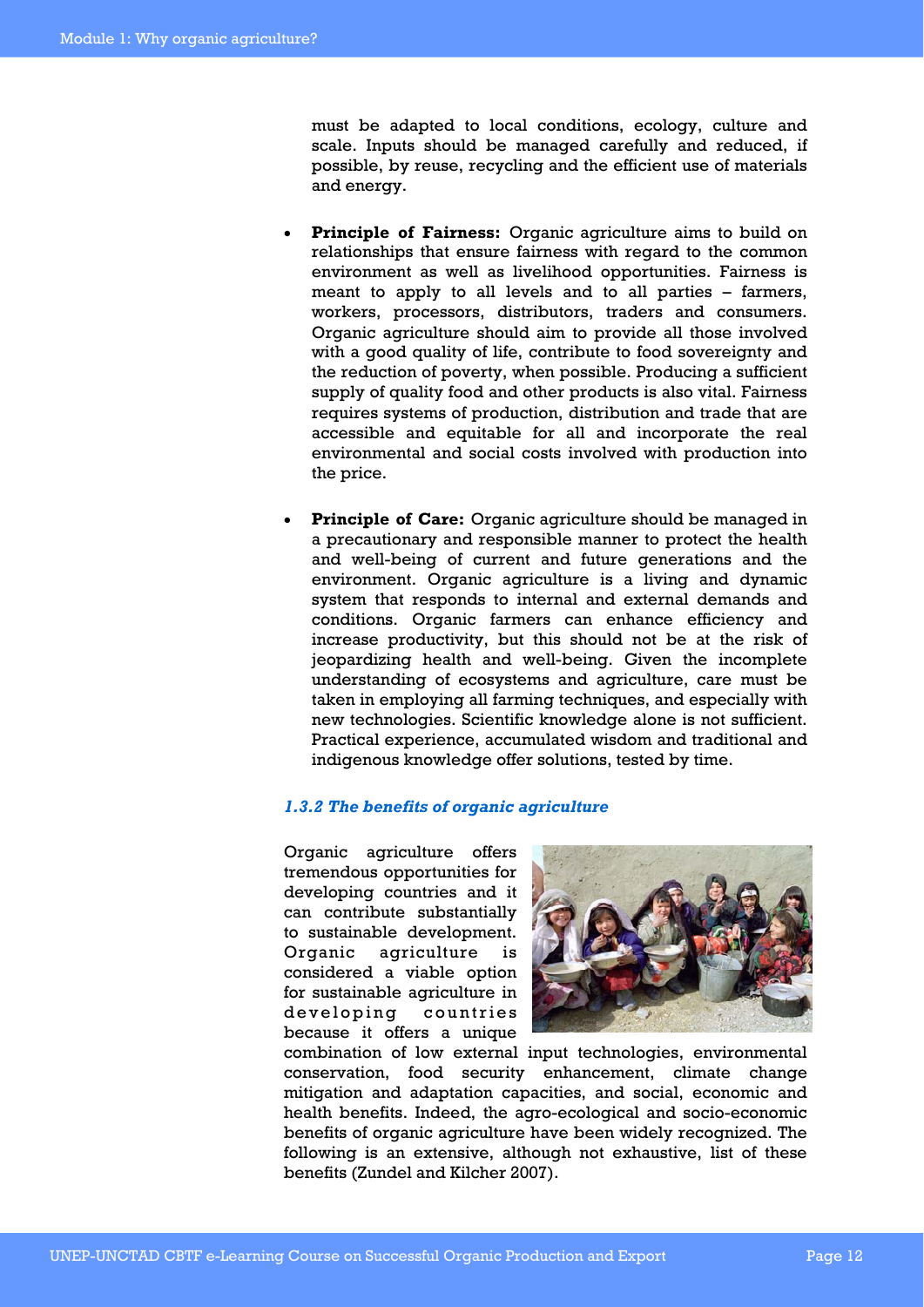#### **Food security**

• **More sustainable and higher yields per hectare** can be achieved in employing organic agriculture techniques, especially in the developing world. Crop yields increased, on average, by 128 per cent in East



Africa after conversion to organic. Although it depends on the environment and initial soil quality (yield increases are higher when cultivation was previously on poorly managed and marginal soils), organic production can attain the same yields as conventional agriculture, even in high-yield environments (Fließbach and others 2009). Biomass availability and the integration of livestock into the agrosystem are also important variables in increasing output. In the arid and semi-arid tropics, considerable yield increases in staple food crops (sorghum, millet, maize, rice) and fruits (mango, citrus) in the context of organic agriculture projects are observed in Asian and African countries. Key to these achievements have been soil fertility management practices such as integrated stallfed livestock, effective composting systems, introduction of green manure, cover crops and legumes in the rotation, use of bone meal and rock phosphate against phospohorous deficits, localized placement of ash and manure and soil conservation methods.

• **Improved food security and consistent agriculture production** follow as important benefits of organic agriculture. Increases in yields per hectare and income (as shown in the economic benefits section) result in an increased availability of food and more people to purchase food. Levels of food per farm and food per person increase, enhancing food security. In fact, Hine and Pretty's (2008) study "Organic Agriculture and Food Security in Africa" showed that access to food increased in 11 of 13 case studies related to food production that were examined. Organic farms also produce more efficiently, with more sustainable and stable yields over the long run than conventional agriculture. Improved soil fertility is guaranteed over the long term because of the absence of chemical inputs (Fließbach and Mäder 2005). Soils on organic farms are also more resistant to water stress, which can ensure crops survive despite recurrent droughts. The diversity of crops usually found on organic farms provides insurance in case of natural or financial threats – if one crop fails due to pests or suffers from a plunge in asking price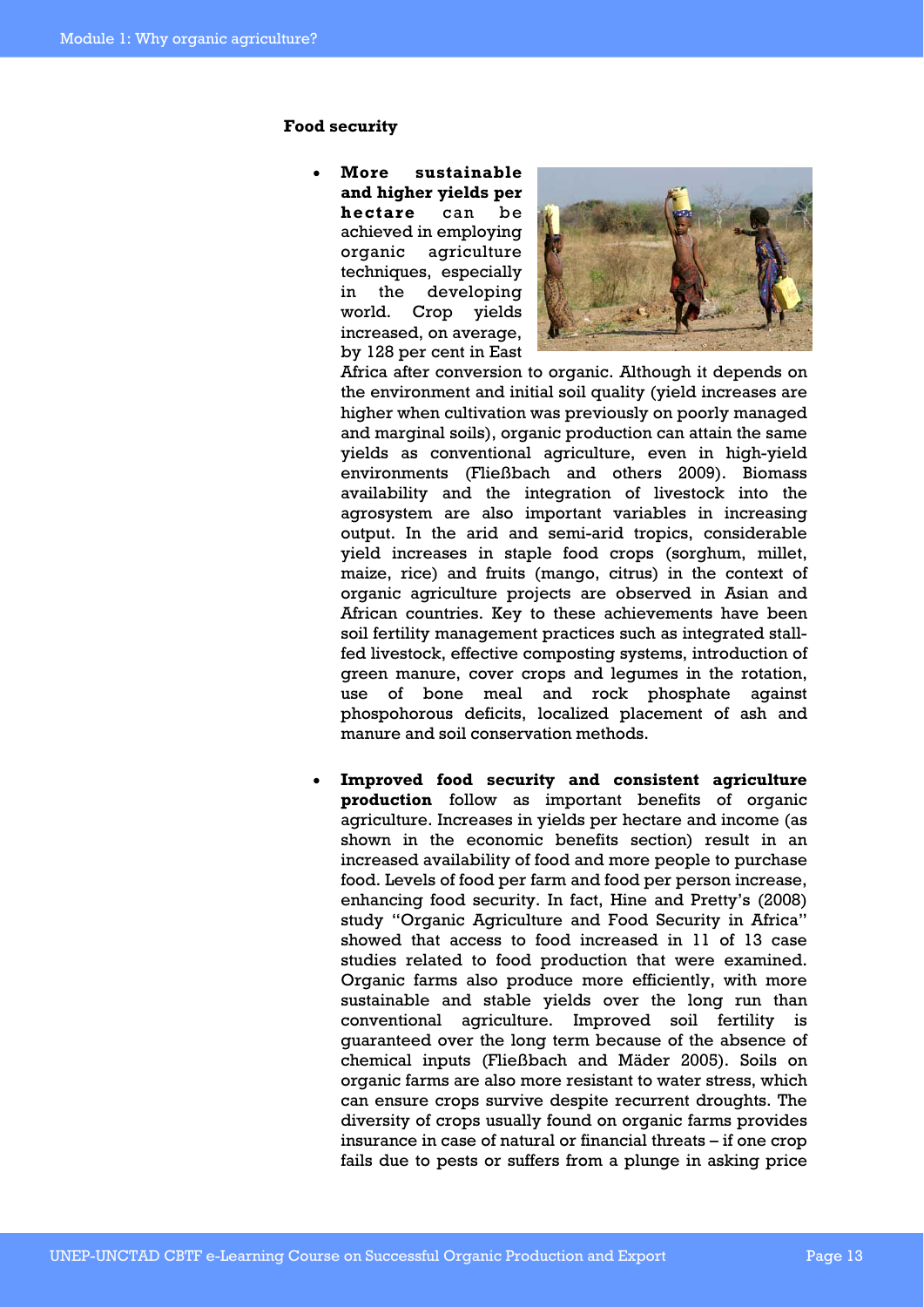on the world market, other crops can serve as a fall-back option for accessing food or cash.

• At the international level, it is difficult to measure the contribution of organic agriculture to international food security. No figures are available and it might be rather speculative to make an estimate, considering that the organic sector barely caters to 2 per cent of world markets. However, the high potential of organic agriculture in production and market development certainly is a positive driving force towards improved international food security. At the macro level, it is clear that a more locally oriented and sustainable agricultural system can improve national food self-sufficiency.

#### **Economic benefits**

• The **market for organic agriculture products is growing and profitable**. Since 1990, the market for organic products has grown at a rapid pace, with sales of organic food and drink reaching US\$ 46 billion in 2007. The market for organic



agriculture has experienced annual growth rates from 10 to 20 per cent, amounting, on average, to a growth of US\$ 5 billion a year (Willer and Kilcher 2009). It is possible that export opportunities in organics can improve terms of trade (export–import balances) for developing countries in the international market.

- One of the most important benefits provided by certified organic products is related to the ability of producers to access **lucrative local and international markets**. Organic products are mostly destined for the United States and the EU, with 95 per cent of all organic products sold to these markets. Organics constitute between 1.5 and 2.5 per cent of total food sales in North America and the EU, and up to 5 per cent in Denmark and Switzerland (Willer and Yosseffi 2006). Integrating farmers into the supply chains (networks of production, export and purchasing) facilitates access to these markets and can increase profits, enhance predictability (ensuring buyers for agricultural products) and generate higher incomes.
- **Organic products are sold at a high price premium**. Because consumers increasingly want to know that their purchases are produced in an environmentally and socially responsible manner, they are willing to pay more for products that assure these conditions are met. The UNEP-UNCTAD CBTF studies have documented that organic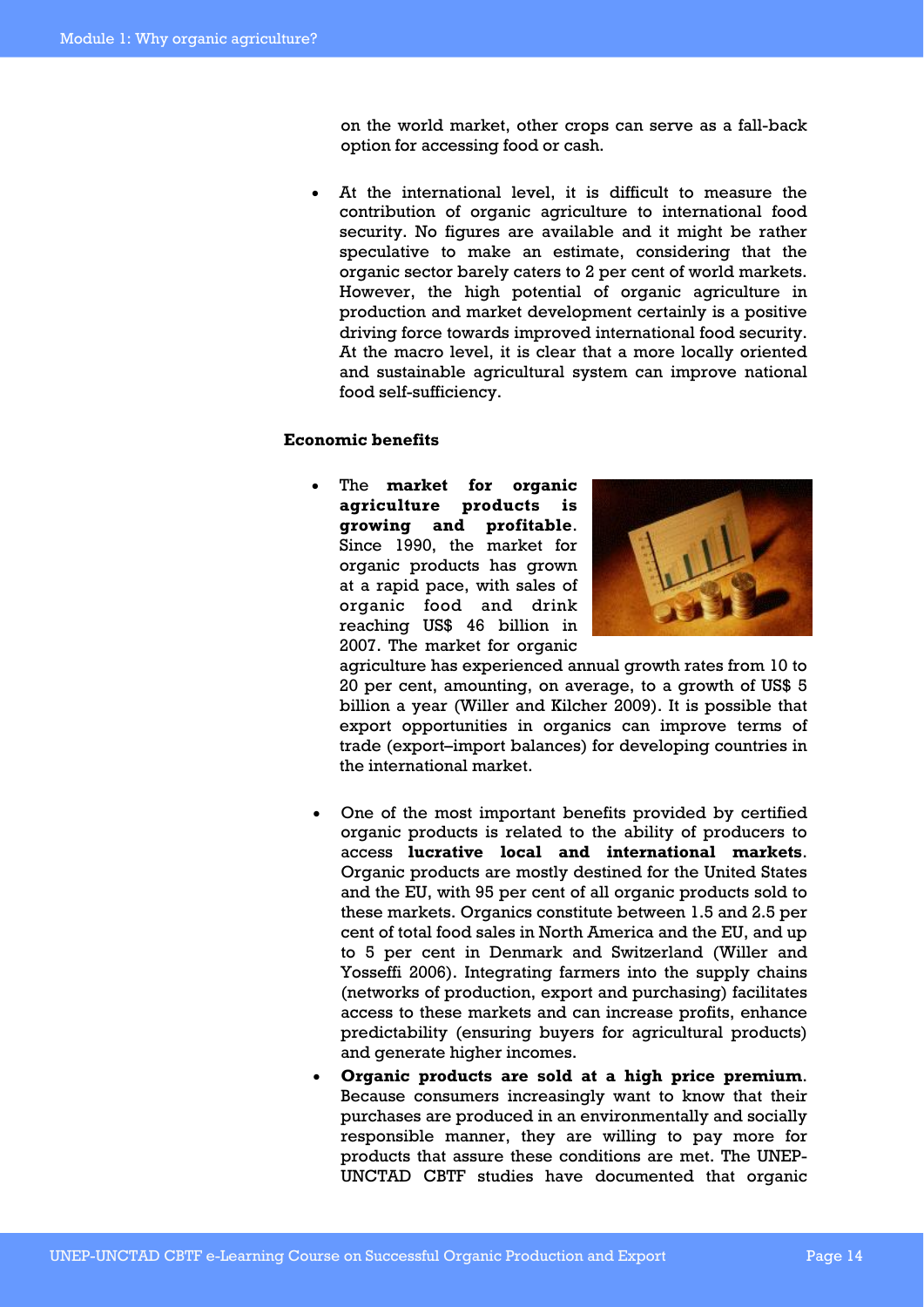products garner up to a 300 per cent higher price than conventionally produced goods (Naturinda and others 2008). These higher prices translate into profits for farmers and other stakeholders in the organic value chain.

• The manner in which organic agriculture is pursued also tends to open up **employment opportunities**, all along the supply chain. Organic agriculture is more labour intensive than conventional agriculture because maintaining soil fertility without using fertilizers requires labour rather than chemical inputs in applying compost and manure and antierosion landscaping. The money that farms save by not purchasing expensive agro-inputs allows them to hire more workers. Also, non-farm labour opportunities can emerge, as added-value activities such as processing and packaging create jobs. A University of Cambridge study found that employment opportunities could grow from 10 to 30 per cent as a result of conversion (University of Cambridge 2002) and, in 2007, 178,000 jobs in Mexico were created after farmers converted to organic (UNEP 2009).

#### **Environmental benefits**

Organic agriculture techniques **reduce soil erosion and improve soil fertility** by applying organic compost and biofertilizers, mulching, using cover crops, agroforestry, crop rotation and multiple cropping. These techniques increase



the density and richness of soil and contribute to biological activity, which is instrumental for maintaining soil fertility. Employing organic techniques has been shown to reduce erosion due to wind, water and overgrazing by ten million hectares per year (Pimentel and others 1995).

• **Organic farming is more resilient with respect to the effects of climate change.** Organic agriculture leaves farmers better prepared for changes in precipitation patterns as organic soils are more adapted to drought and desertification due to increased water and nutrient retention capacity of the soil. Water moisture content was found to be significantly higher in organic soils (Reganold and others 1987). In fact, irrigation on some Indian farms dropped from 30 to 50 per cent after converting to organic (Proctor and Cole 2002).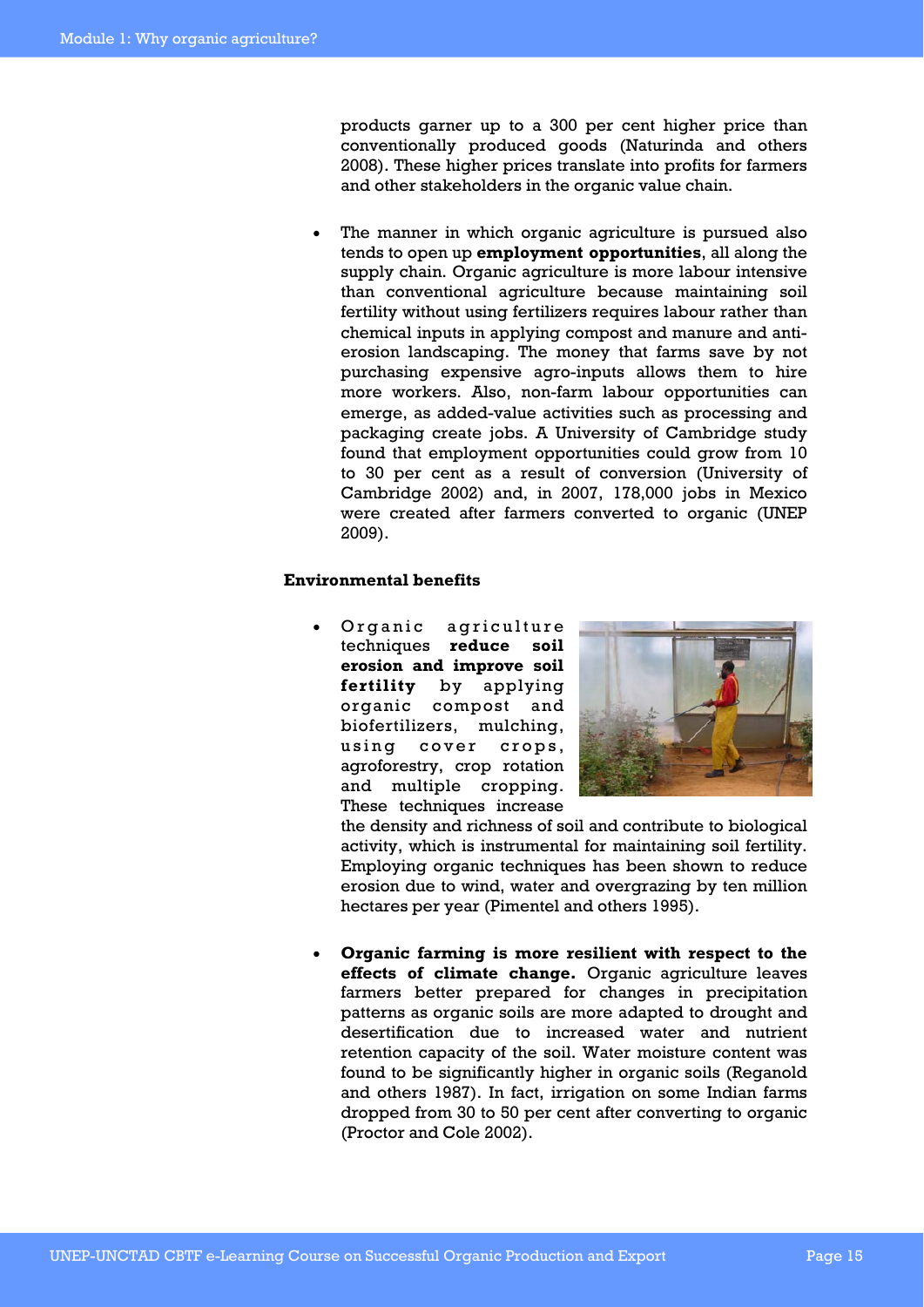- Prohibiting the use of chemical inputs also **reduces agriculture's contribution to global warming**[5], utilizing fewer non-renewable external inputs (as fertilizers and pesticides use fossil fuels in their production and emit greenhouse gases in their use) results in less energy use. Organic agriculture consumes from 20 to 56 per cent less energy per unit of crop dry matter produced (Mäder and others 2002); and  $CO<sub>2</sub>$  emissions per hectare of organic agriculture are from 48 to 68 per cent lower than conventional agriculture (Scialabba and Hattam 2002). Organic agriculture has also been found to sequester three to eight more tonnes of carbon per hectare than conventional methods (Rundgren 2008).
- The lack of chemical inputs **enhances agriculture's contribution to ecosystem services and prevents environmental damage**. Pesticides and fertilizers can be damaging to the habitats surrounding farms thus by preventing their application, organic agriculture enhances biodiversity and results in more diverse landscapes and wildlife. Furthermore, because organic agriculture relies on cultivating more than one species of plant (instead of monocroping), it is, itself, a more biodiverse agrosystem. In addition, chemicals do not trickle into streams, lakes and groundwater, safeguarding water supplies. As a study conducted by the US Environmental Protection Agency (EPA) concluded, agriculture was the greatest source for pollution in lakes and rivers (US EPA 1994).
- Organic agriculture **favours natural synergies that are ecologically and economically sustainable**. Relying on on-farm resources is important and techniques for recycling farm-owned nutrients and organic carbon are among the most important assets of organic agriculture. This is also important for small-scale farmers in developing countries faced with lack of capital and low product prices. In many Asian countries, such as the Republic of Korea and Viet Nam, integrating fish in rice paddies provides benefits as the fish selectively feed on pests and animal droppings fertilize rice, and similar effects are achieved with agroforestry. These synergies are the result of a holistic agriculture system, dependent on the interrelations between a diverse set of crops, animals and other agroinputs that make the systems more resilient and productive over the long term.

[5] *About 13 per cent of global greenhouse gas emissions come from agriculture (WRI 2007).*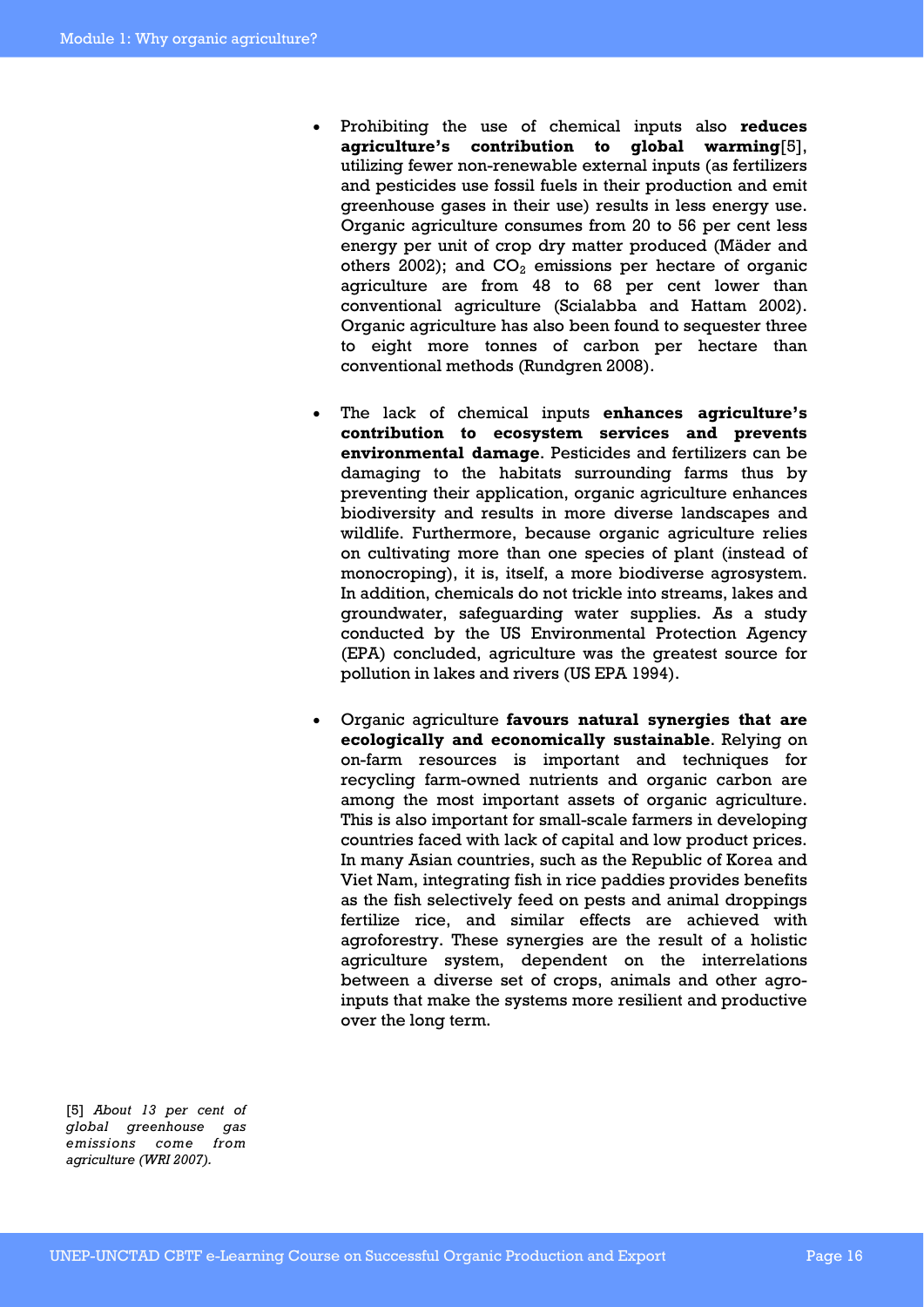#### **Comparative research trials on organics**

Despite numerous reports and much r e s e a r c h demonstrating the benefits of organic agriculture, critics



Forschungsinstitut für biologischen Landbau Institut de recherche de l'agriculture biologique

#### EXCELLENCE FOR SUSTAINABILITY

maintain that, comparatively, only conventional agriculture will be able to meet the world's food needs. Comparative research trials is one way to test this critique. One notable research trial is being led by the Research Institute of Organic Farming (FiBL). FiBL has established long-term comparisons of farming systems in various agro-ecological and agro-economic contexts to study the different parameters that are essential for sustainable development. To date, trials are being conducted in three sites:

- a sub-humid area in Kenya where farming is subsistence oriented;
- a semi-arid area in India where cotton is produced for the export market;
- a humid area in Bolivia where perennial fruits and cacao are produced for the domestic and export markets.

The key elements in these comparisons are precise long-term field trials, complemented by farm surveys and short-term trials. The trials are expected to:

- provide real proof of the benefits and drawbacks of organic agriculture,
- identify challenges for organic agriculture that can then be addressed systematically;
- provide physical reference points for stakeholders in agricultural research and development and thus support decision making and agricultural policy dialogue at different levels.

After a few cropping seasons in India and Kenya, and recently planted cacao in Bolivia, there are still no results available to publish. Even so, these trials attract a large number of farmers, scientists, advisors and authorities to these sites each year.

### **Social benefits**

Some of the requirements of organic agriculture (e.g. certification and quality assurance) **induce cooperation between community members and enhance social capital** (Hine and Pretty 2008). This can affect farmers' motivation, instigate the sharing of experiences related to agricultural production or produce a variety of community innovations. Developing organic farmers' organizations,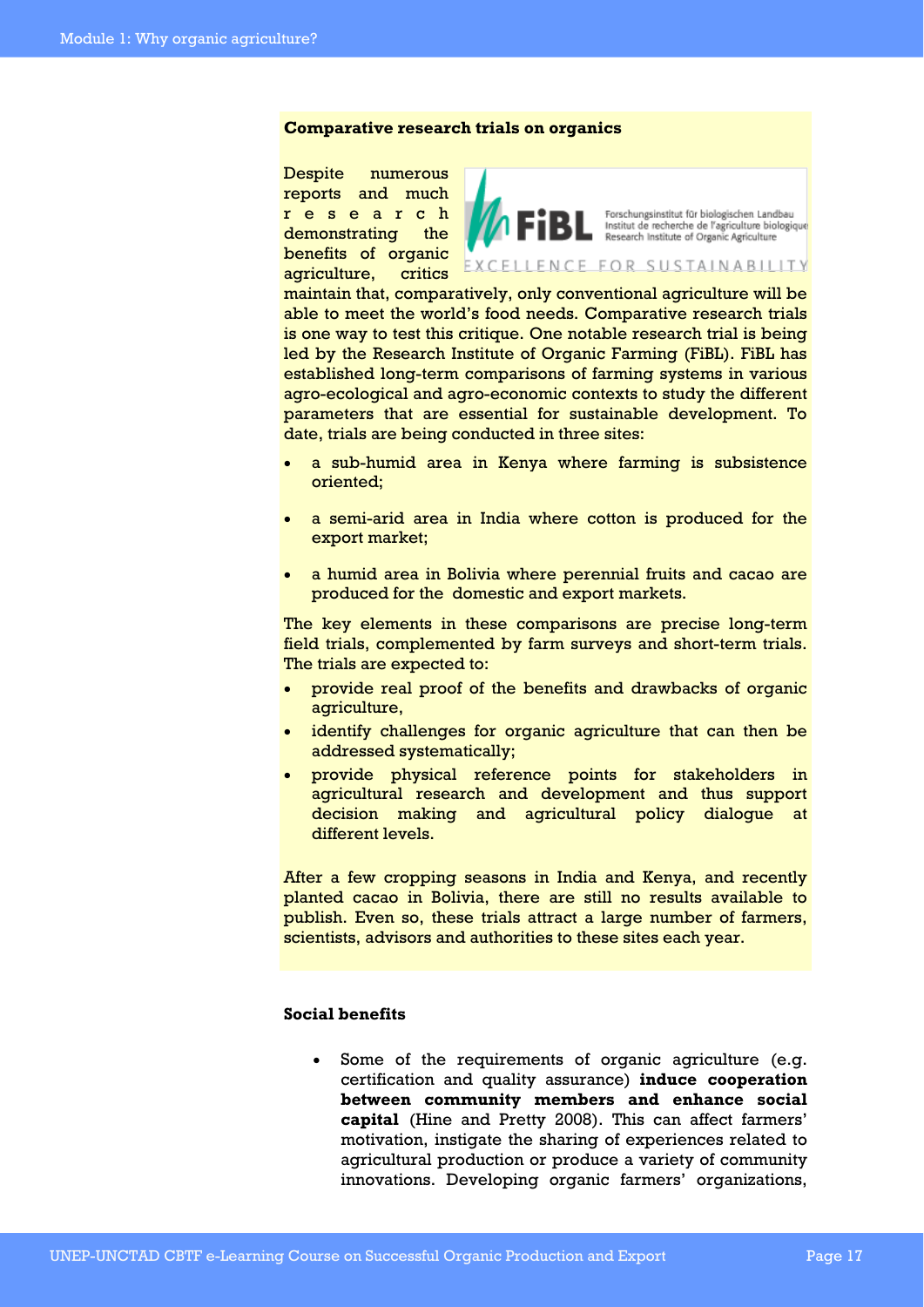standards, certification systems, extension services, education, research and food supply value chains brings producers together in a new manner. The creation of farmer-to-farmer enterprises and farmer-owned trading companies, as well as non-farm enterprises such as agroecotourism, is encouraged by organic principles.

• By building on local knowledge and using local services to build skills and cooperation, **the approaches applied in organic agriculture can revitalize traditional customs and local values**. With organic agriculture, producers regain control of the production cycle and increase their self-confidence, especially if locally adapted agriculture techniques contribute to organic production, as they often do. Furthermore, employment opportunities and higher incomes encourage farmers to remain in agriculture and to invest in rural communities. Such communities are in a stronger position to demand and assert their rights and to maintain or improve their economic position.

#### **Health**

• The prohibition of chemical agro-inputs is better for **the health of farmers, the**  h e alth of local **populations and the health of consumers**. Evidence increasingly demonstrates that pesticides are linked to significant health problems



and prohibiting their use is related to the improved health of those encountering agricultural products. The run-off of chemicals from fertilizers and pesticides into streams and other waters and the drift of chemicals after aerial application can leave residues in the air, in water sources and on produce (Vapnek and others 2007). Chemical residues have proven to be harmful; the International Labour Organization and FAO estimate that from two to five million people are victims of pesticide poisoning each year, 40,000 of which prove to be fatal (FAO 2009).

Connecting organic producers to markets means **consumers have access to high-quality food**. Organic agriculture provides healthy, safe and better quality products (taste, storage properties, no hormones and antibiotics in animal products, less pesticide residues in food). At the household and community levels, organic rural and rural–urban markets and networks contribute to improving food quantity, quality and diversified food availability.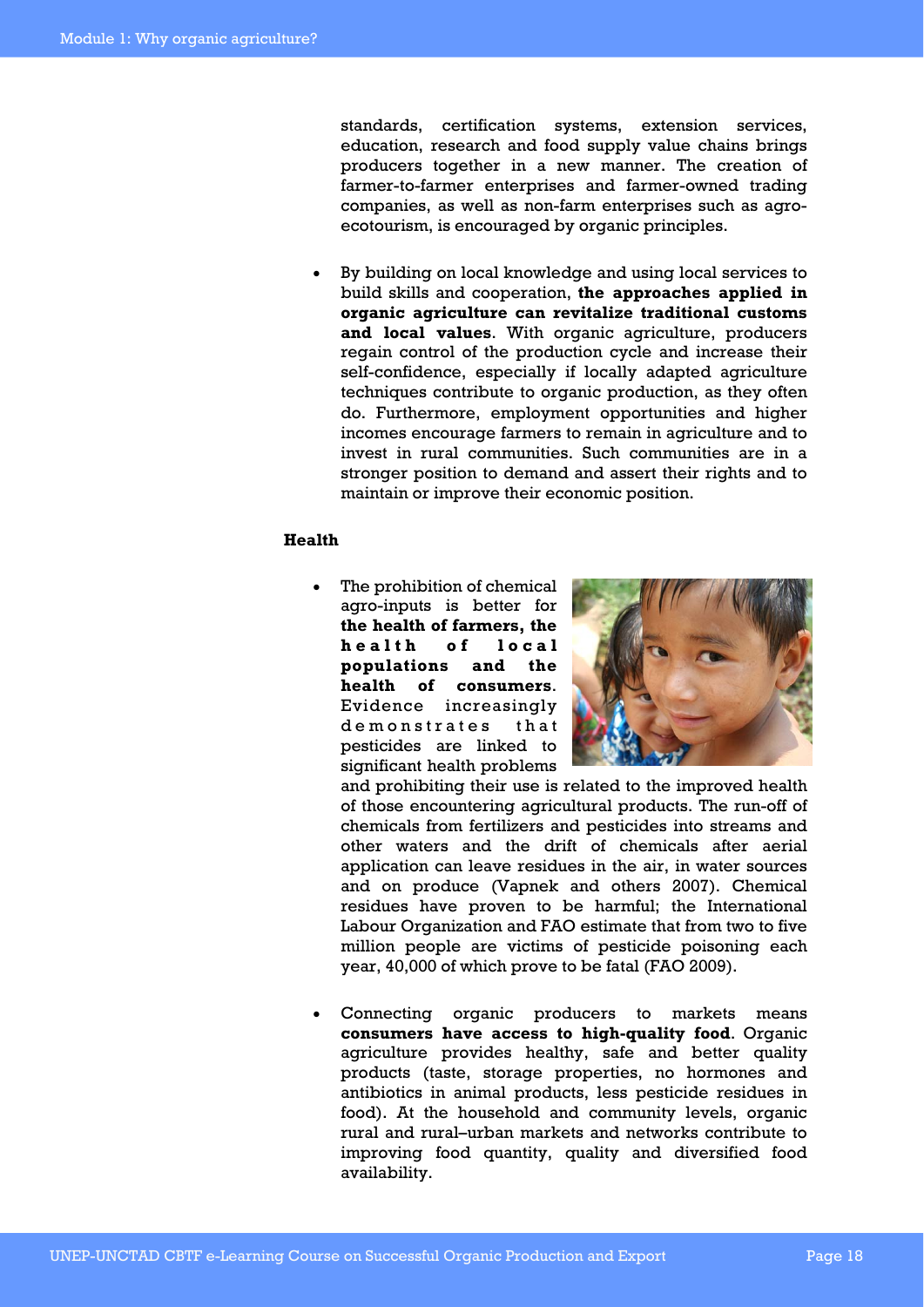#### *Critical questions about organic farming*

Although much research confirms the benefits of sustainable agriculture for farmers and the environment in developing countries, critics question whether organic agriculture can perform sufficiently to meet the world's needs in terms of agricultural production. Throughout the module, most of these questions are addressed, although sometimes only incomplete or partial answers can be provided. Following are some of the most critical questions posed regarding organic farming:

- **Why hasn't organic agriculture caught on worldwide?**  Conventional agriculture persists as the mainstream approach to agricultural production, not organic.
- **Can organic agriculture feed the world?** The Green Revolution was able to augment productivity per hectare to such an extent as to feed a population that has grown exponentially in the last century.
- **Do the benefits of organic agriculture reach the poorest of the poor?** Organic agriculture requires access to know-how and specific inputs as well as market access. These key elements for pursuing organic agriculture can be difficult for the poorest to attain.
- **How can producers, especially small-scale producers from developing countries, harness the power of the organic label?** Global standards and certification bodies are developed in "Brussels, Tokyo and Washington" without the participation of the developing world, producing organic agriculture standards that are not adapted to local conditions. Inspection, certification and accreditation are becoming increasingly complex and thus a greater hurdle for small farmers in developing countries.

**Note:** We encourage you to think about these fundamental questions as you explore the module.

#### **Conclusions**

Clearly, organic agriculture offers many benefits for the farmers, processors and traders involved, their wider community and their surrounding environment. However, there are still critical questions and challenges faced by the sector and which are discussed further in the following sections.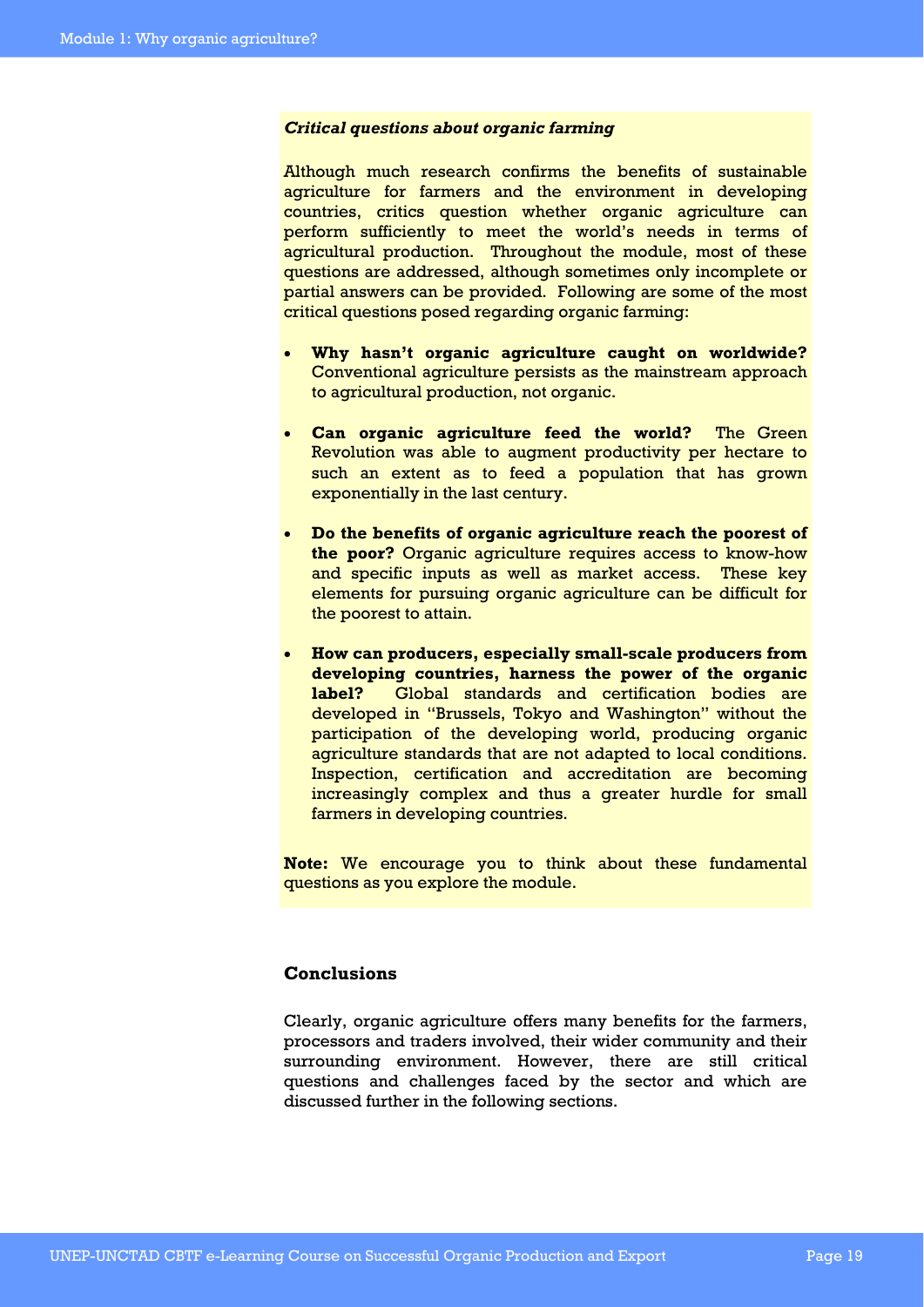## **1.4 Organic production and trade: Challenges and opportunities**

#### **1.4.1 Why does conventional agriculture persist as the mainstream approach to agricultural production?**

Despite evidence showing that organic agriculture is a great opportunity for developing countries and can contribute substantially to sustainable development, conventional agriculture remains the mainstream approach to producing food and other agricultural products. Even in countries where organics have enjoyed high public and private



support, such as in Denmark, Germany or Switzerland, organic production amounts to just 5.5, 5.1 and 11 per cent, respectively, of the total agricultural production (Willer and Kilcher 2009).

There is, of course, a multiplicity of factors that affect the growth and development of organic production. Organic agriculture is a new paradigm (although in many ways it builds off techniques proven with practice and time). Furthermore, it contradicts and prohibits principles and techniques important to current mainstream agricultural production and marketing systems, and these systems have millions of dedicated farmers, millions of dollars of investment, research centres and public and private support dedicated to pursuing agricultural production in this manner. Beyond the direct conflicts between the organic and conventional approaches to agriculture (in regards to chemical inputs and holistic agrosystems, for example), it is the technical, financial, research and marketing challenges that limit or constrain organic agriculture from truly reaching its full potential. A general overview of the main issues constituting those challenges, limitations and constraints is presented below.

#### **Standards, regulations and certification**

Certification of organic production involves verifying that producers employ organic techniques and follow organic principles (by not using pesticides or fertilizers, for example). Potentially, any party (business, farm, processor, etc.) directly involved in food production can be certified. The process varies from country to country and standard to standard, but some general aspects of certification procedures include:

• on-site inspections of facilities: physical tours, interviews and perhaps testing of soils and water;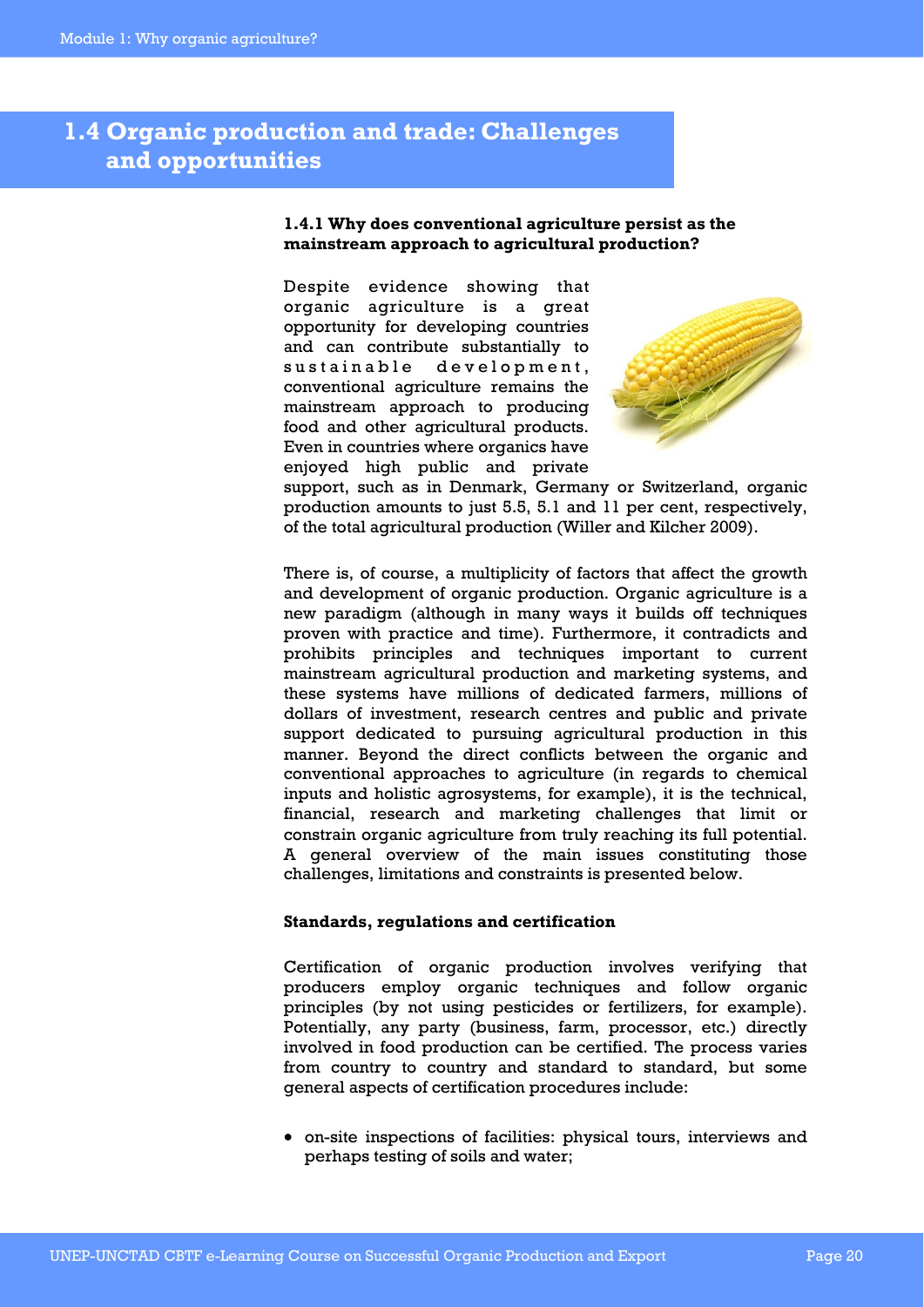- documentation related to farm history, including proof that farmland has been free from chemical inputs for three years or more (depending on the crop), proof of seed sources, pest control activities and storage locations;
- record keeping of these same activities throughout of the year;
- fees, initial and sometimes annually, for inspections and maintaining certification.

Certification regulates the organic market, ensuring that organic products are produced according to certain environmental, social and health principles. Organic labels and marks present and communicate the application of these principles to consumers. This facilitates the sale of organic products and serves as a key market mechanism; it induces consumers to pay the premium price for organically produced goods. Certification is also a way of protecting organic farmers from dishonest competition on the part of other farmers (conventional) who may claim that their products are organic in order to take advantage of premium prices and consumer preferences. Thus, certification is a necessary step for organic farming, guaranteeing quality, protecting the sector and marketing organic products.

Nevertheless, certification is often a burden for organic farmers, especially for many millions of nearly organic, uncertified small holders in developing countries. Organic certification processes are costly and complex and currently accepted standards and regulations have been defined by importing countries (EU, Japan, United States), oftentimes leaving producers at a technological disadvantage or requiring techniques ill-suited to local ecosystems or climate conditions. A common complaint of developing country producers is that "Brussels, Tokyo and Washington" define organic agriculture worldwide and these "desk-based" standards may simply serve as barriers to trade, protecting home producers from products originating from the developing world (Vogl and others 2005). A lack of harmonization or mutual recognition (i.e. accepting one standard as equivalent to another standard in a different market) among the requirements of importing countries creates the need for multiple inspections and certifications, which is expensive, time consuming and confusing for farmers. Furthermore, certification agencies are often based abroad, making them even more costly (although some domesticbased agencies are emerging in parts of the developing world).

Although benefits arise from their use, the inspection, certification and accreditation steps are becoming increasingly complex and thus evolving into a greater and greater hurdle for small farmers in developing countries. While organic farming has grown widely as a result of the projects that support organics, there are problems in some areas of the developing world where standards and certification currently pose limitations to the further development of the sector, both for exports and for local and regional market development (IFOAM 2008, Agro Eco BV and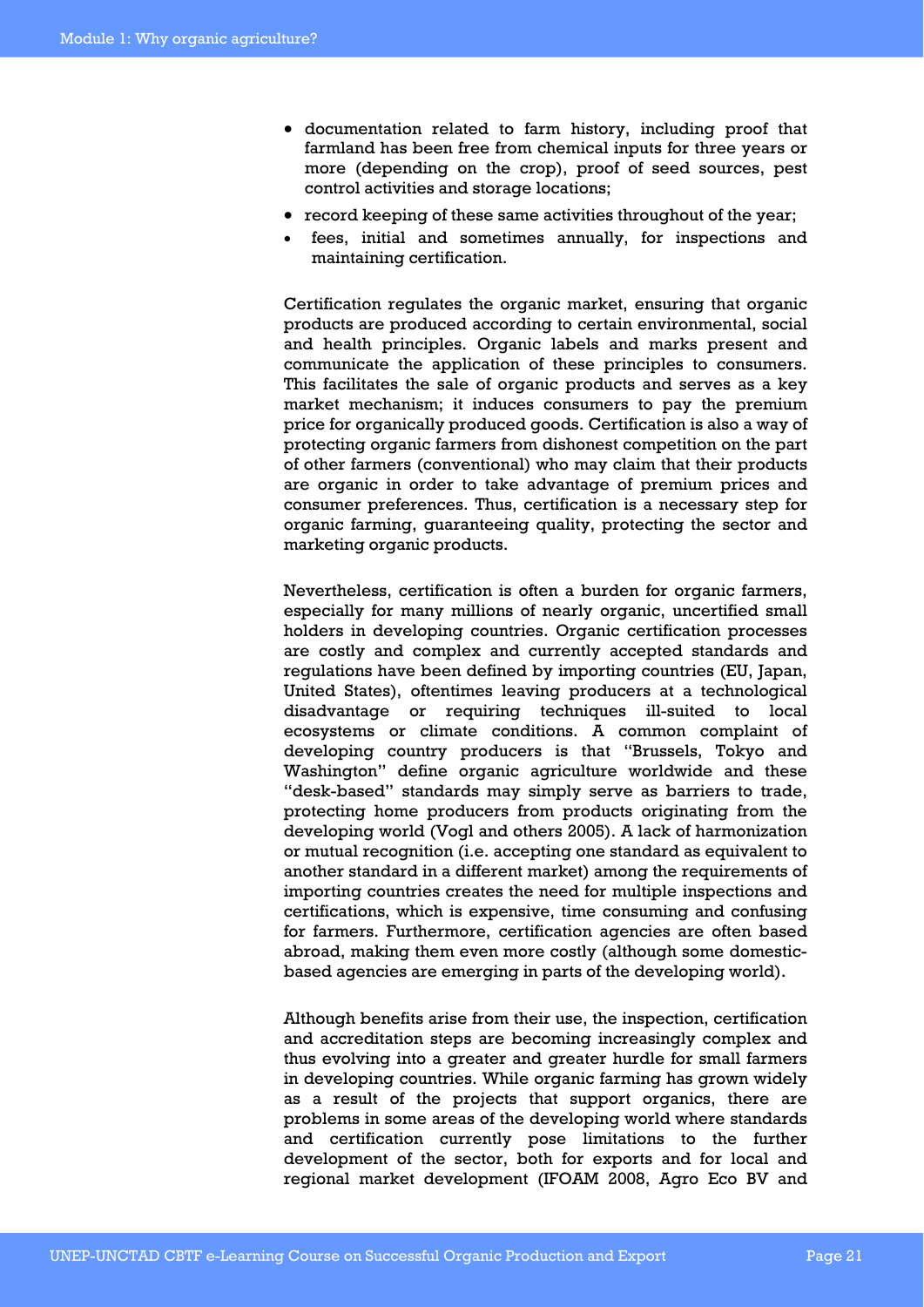Grolink AB 2008). Standards, certification and inspection requirements are not insurmountable barriers to production and export of organic products, but their cost and importance should be taken into consideration when launching an organic enterprise.

#### **Consumer's awareness and marketing aspects**

Many small farmers in developing and least developed countries do not have access to the organic market at the international level, and markets are almost non-existent at the local or national level. The percentage of consumers willing to pay a premium price for organic goods remains rather small throughout the world, although the percentage is much higher in developed countries. A survey of 600 consumers in main cities in Kenya, Uganda and the United Republic of Tanzania revealed that many potential consumers were not aware of the benefits of organics and were not fully conversant in what organic production really entails (IFOAM 2008). Although consumers are more and more aware of the benefits of organic, awareness-raising is a key challenge, particularly in the developing world.

In developed world markets, of course, demand for organics is much higher, and is underlined by premium prices and expanding rapidly, as discussed in the section on economic benefits. However, marketing products from the developing world is sometimes an issue in these robust markets for organics. Exporters of organics from East Africa have encountered negative marketing with respect to quality of organic products. Some Ethiopian coffee exported to Japan, for instance, was found to be tainted with chemical residues. Marketing in the large markets for organics is quite important and another reason why producers need to carefully abide by organic standards and rules.

#### **Research, technology and knowledge transfer**

Organic agriculture is know-howintensive. Successful organic farmers are generally highly informed, committed and knowledgeable about the natural cycles in nature and ecosystems. In converting to organic, farmers often need to invest time and resources learning new techniques and notably, *un-*



*learning* conventional ways of farming. This can be a problem for farmers with few resources, who cannot sacrifice the time or money to acquire these skills.

Unfortunately, in the developing world in particular, there is little knowledge of organic technique and low levels of awareness of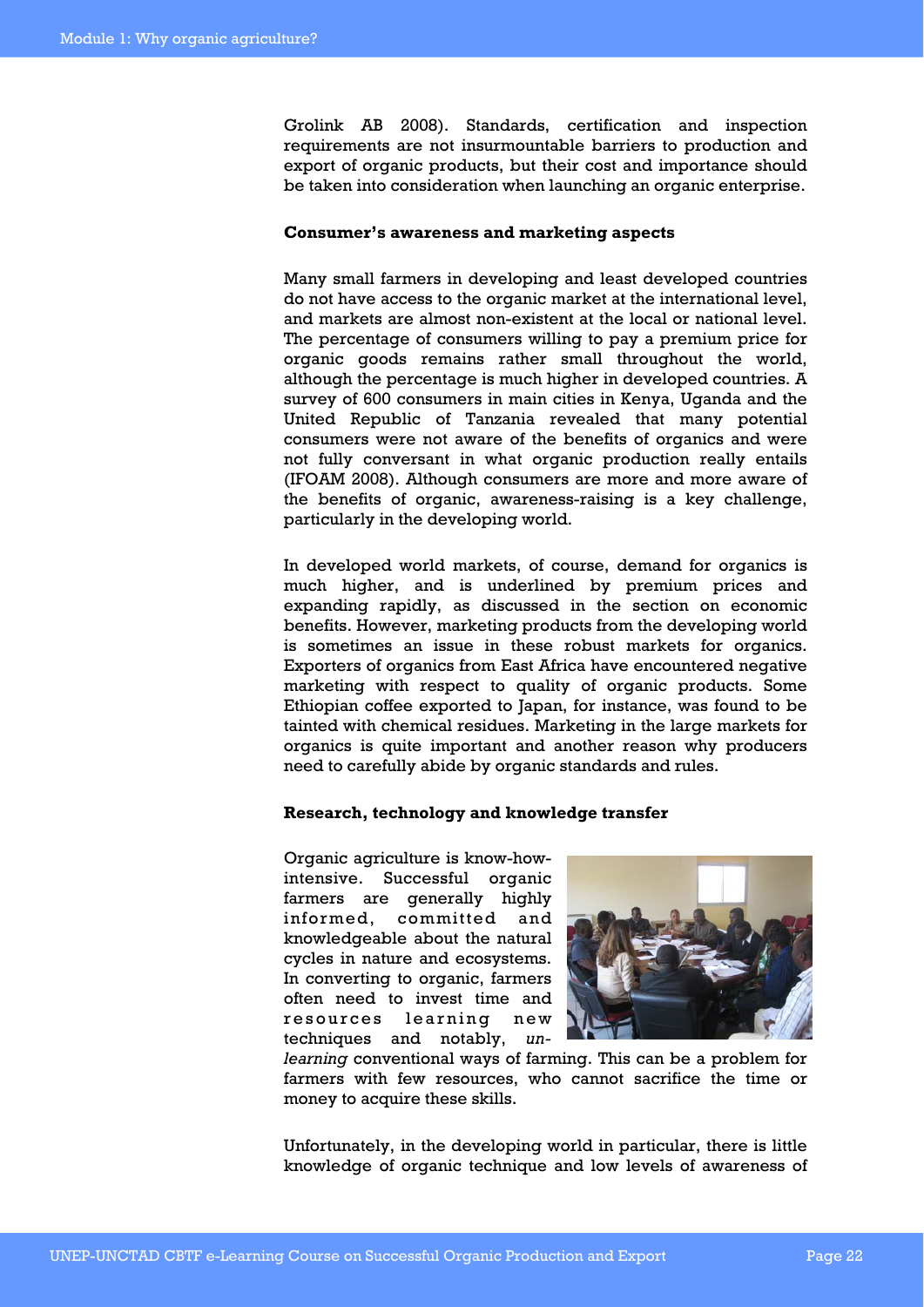organic's economic social and environmental benefits. The majority of formal research and technology transfer institutions and organizations has only just more recently shown interest in organics and thus dedicates only a small amount of resources to the field. Consequently, less institutional support is available for organic farmers, especially in developing countries, than for conventional farmers. Interested farmers usually have to rely on their peers for knowledge and technology transfer (Kilcher 2006). To be successful, organic farmers often need to experiment with new techniques themselves, and must manage land, labour, capital and innovation with less support than conventional farmers.

#### **Public and private support**

Some of the greatest constraints faced by farmers pursuing organic agriculture is the fact that organizational frameworks, both public and private, are veered more to supporting conventional agriculture. The lack of public policy and financial support for conversion to organic is significant, especially because the conversion process can be costly and time consuming.

Depending on the land and the farmer, the conversion can take from one to five years to fully develop into a successful and sustainable organic project. This largely depends on the assets of a particular farming system, including soil fertility, water quality, on-farm biodiversity, organizational structures, knowledge and financial capital. Furthermore, during the first three years of organic production, farmers are generally not able to certify their crops nor can they access the premium prices garnered by organic produce. Although the price premium and decreased associated costs eventually result in higher profitability and productivity, for the most part, costs incurred for increased labour, training, facilities for packaging and labelling, and an effective a good monitoring system must be paid up front. Without the appropriate support during the transition period, farmers risk failure and are less likely to start the conversion process (Kilcher 2006). Greater investment in practice-oriented research, capacitybuilding and extension, accessible local certification schemes and harmonized standards, organic market initiatives, fair trade relationships and inspiring partnerships within the organic movements or organizations can help to overcome these constraints.

#### **Organizational framework: Policy development and implementation at all levels**

Farmers looking to pursue agriculture also lack a conducive organizational structure at different implementation levels. Smallscale farmers suffer from issues related to economies of scale, because costs related to certification, distribution, transportation and network connectivity are beyond the reach of single small farms. In general, large distribution centres prefer not to deal with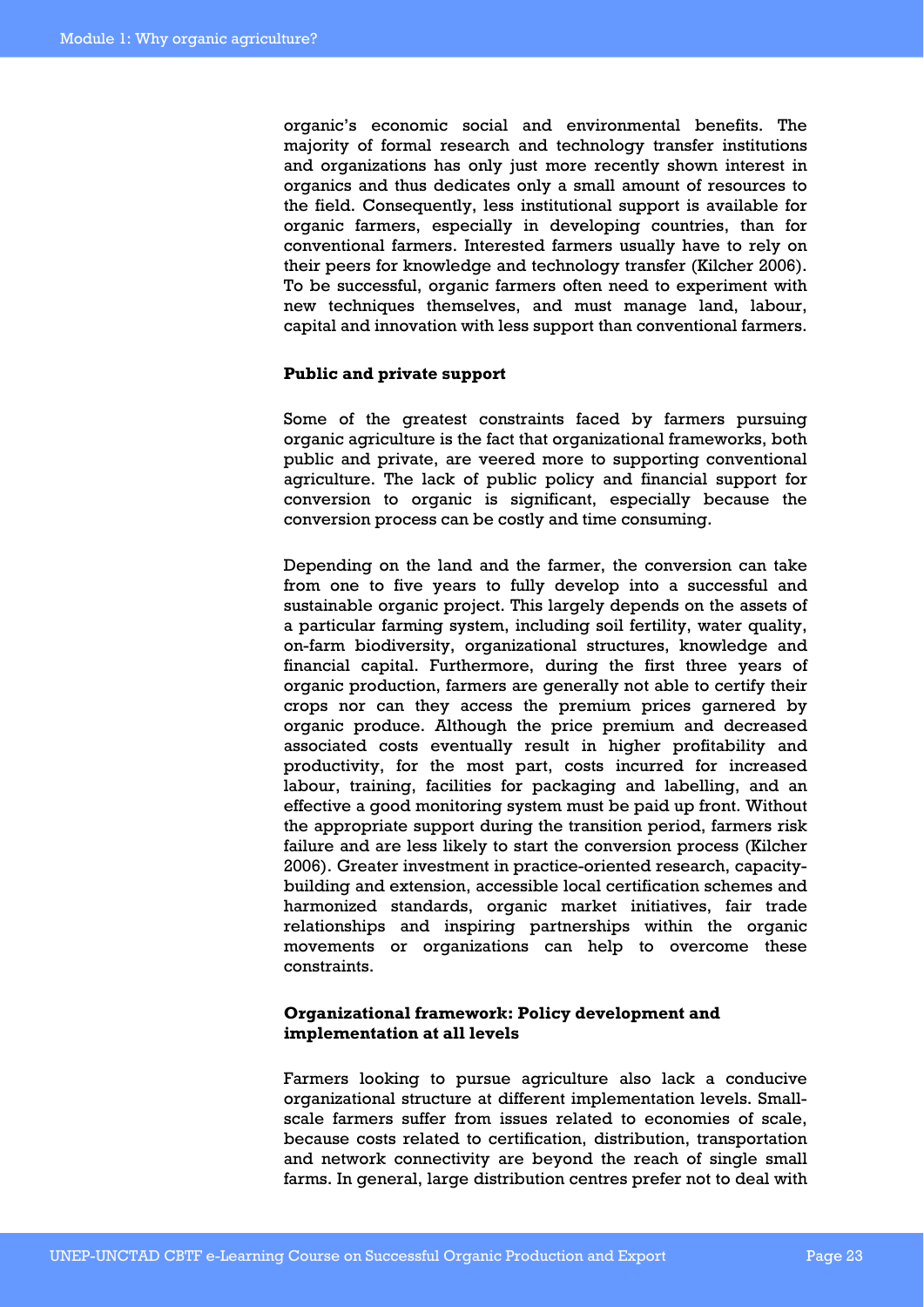small farmers and thus smallholders may depend on middlemen who skim profits off these transactions. Bargaining power is also diminished for single farmholders. The creation of local, indigenous certification programmes and smallholder group certification schemes, such as internal control systems, can succeed at bypassing these expenses, but farmers are not always knowledgeable or organized enough for such group schemes (Kilcher 2006).

Developing these collaborative tools and services can lead to sustainable innovation within the rural communities and thereby contribute to sustainable development. Nevertheless, the development of these tools and services will not happen unless there is a concerted strategy among all stakeholders involved. This kind of strategy can promote the necessary policies and support activities to overcome the main challenges, constraints and limitations for the sound development of appropriate organic agriculture models in developing countries (Kilcher 2006).

Unfortunately, developing countries, as well as some developed countries, still lack the needed support policies for development of organic agriculture. As exemplified in the following text from the Export Promotion of Organic Products from Africa (EPOPA) project, it is not only important to develop policies to support the organic sector, but also to eliminate counter-active policies that may hamper growth in organic agriculture:

*"The importance of proper government policies is felt by the organic sectors in East Africa. It concerns both the lack of supportive policies, but perhaps even more, the existence of policies that are harmful to development. Therefore, a programme like EPOPA, despite its private-sector focus, also has to engage in policy dialogue and action. One needs to keep in mind that the business objectives of the commercial actors may not be the same as the objectives of development cooperation, but with good design, dialogue, and pragmatic implementation, they can work well together."* (Agro Eco BV and Grolink AB 2008)

Today, in most countries around the world, there are local organizations that bring groups together to encourage the organic movement. In many developing countries, however, these organizations are not strong or well structured and, therefore, lack the ability to agree on strategic priorities for the development of the sector and, even more so, to actively engage in the policy advocacy activities needed to assure that these priorities are addressed and supported by governments.

Nonetheless, the good news is that a growing population around the world is now concerned with environmental degradation and health risks related to conventional agriculture. Organic agriculture constitutes a growing global trend, supported by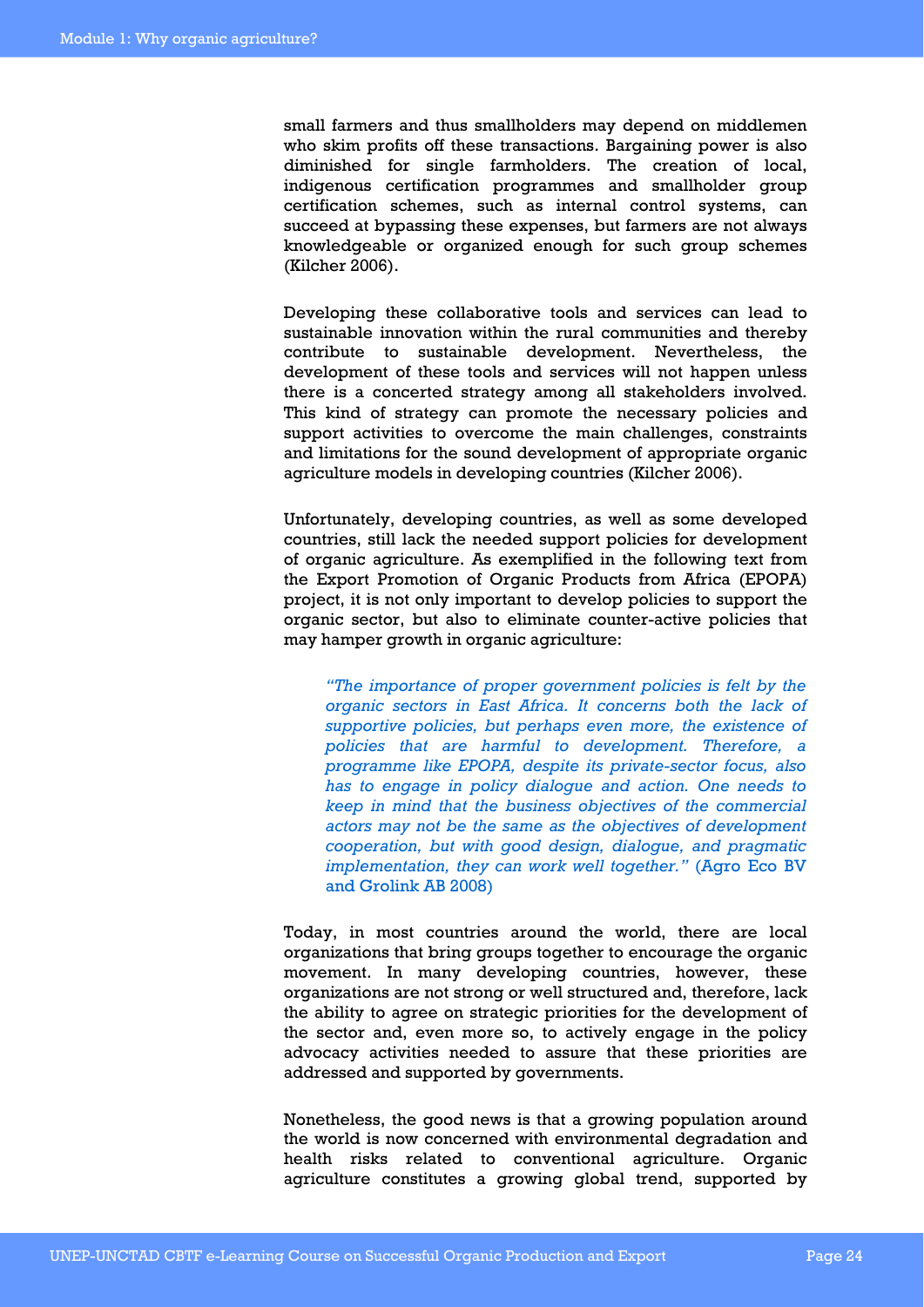concerned consumers, international organizations and businesses. The next section covers some of the main supporters of organic agriculture and the projects undertaken to encourage production in organics.

#### **1.4.2 International organizations, initiatives and projects supporting organic agriculture**

This section presents general information on some of the main initiatives and organizations supporting organic agriculture around the world. Local initiatives have been undertaken for more than 25 years throughout the world, and this section includes an extensive although not exhaustive list of initiatives that render support internationally.

#### **Non-governmental organizations (NGOs)**

The **International Federation of Organic Agriculture Movements (IFOAM)** (www.ifoam.org) is a grass roots, democratic organization that currently unites 750 member organizations in 108 countries, 40 per cent of which come from

developing countries. IFOAM's mission is *leading, uniting and assisting the organic movement in its full diversity*, with the goal of *the worldwide adoption of ecologically, socially and economically sound systems* 



*that are based on the principles of Organic Agriculture*.

IFOAM has established official committees and groups with a range of specific purposes, from the development of standards to the facilitation of organic agriculture in developing countries. For these purposes, it carries out a wide variety of projects and joint initiatives around the world – for example, it organizes annual international organic trade shows BioFach (http:// www.biofach.de/en/default.ashx ) (Brazil, China, Germany, India, Japan and the United States); the I-Go Program (www.ifoam.org/ partners/projects/igo.html), designed to strengthen the Organic Agriculture movement worldwide; the Growing Organic web site, accessed through the IFOAM web site (a comprehensive information package for further development of production and trade); and facilitates the development of Participatory Guarantee Systems (www.ifoam.org/about\_ifoam/standards/pgs.html) to support the growth of local markets, especially in developing countries. Most countries, developed or developing, have a national organization representing organic stakeholders and many of these are also members of IFOAM. Joint initiatives between IFOAM and national organizations have also developed support for organic agriculture at the local level.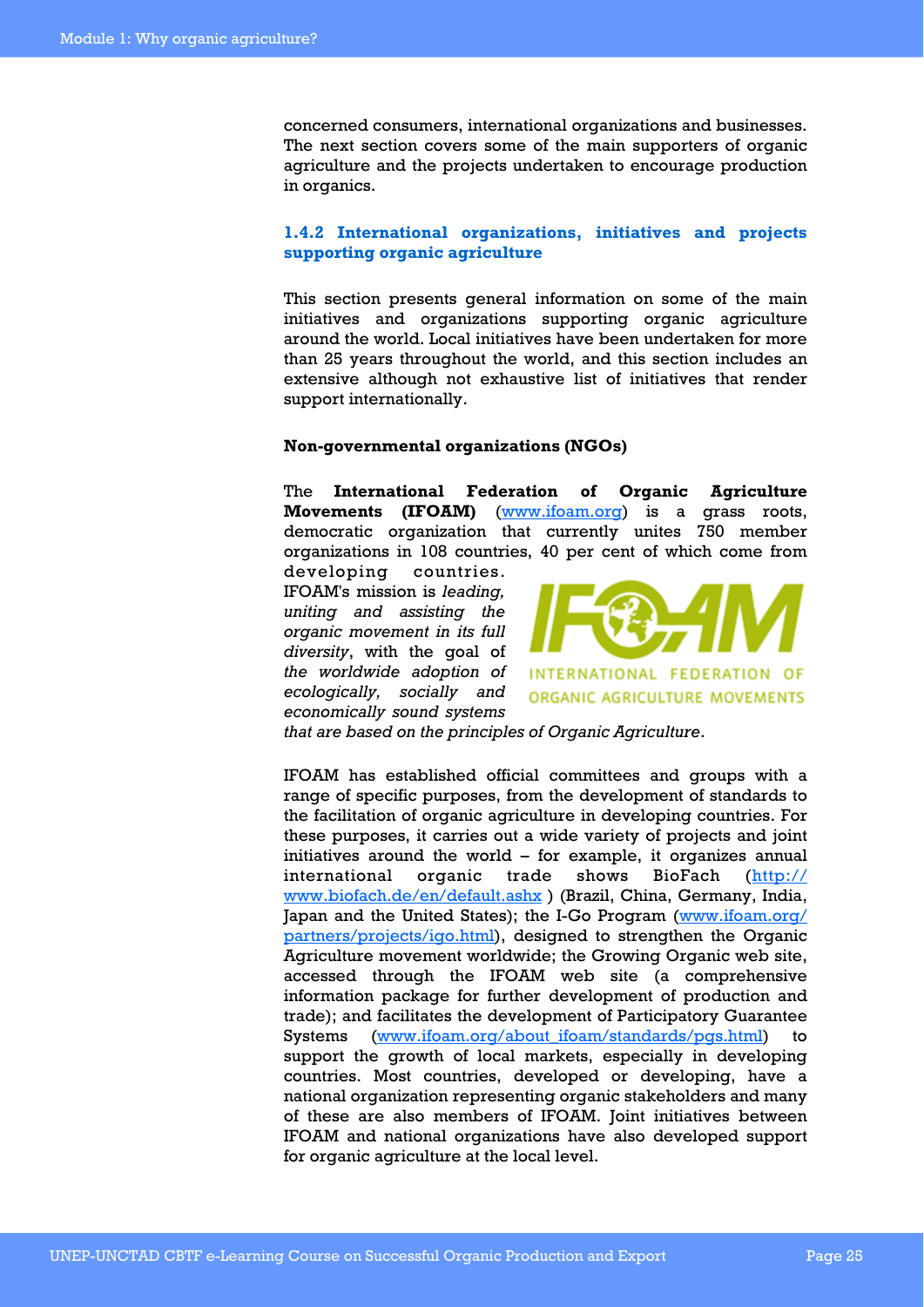The **Research Institute of Organic Agriculture (FiBL)** Switzerland (www.fibl.ch), FiBL Germany (www.fibl.org/en/ germany/location-de.html) and FiBL Austria (www.fibl.org/en/ austria/location-at.html) are centres for research and consultancy on organic agriculture. FiBL has long been committed to the international development of organic agriculture (it maintains, for instance, close links with IFOAM). FiBL Switzerland was founded as early as 1973. Numerous FiBL projects are carried out in Eastern Europe, India, Latin America and Africa to promote the development of organic research and provide advisory and certification services. The close links between different fields of research and the rapid transfer of knowledge from research to advisory work and agricultural practice are FiBL's strengths: alongside practical research, high priority is given to transferring knowledge into agricultural practice through advisory work, training courses and expert reports as well as through various modern methods of documentation (magazines, data sheets, reference books and the Internet).

Agro Eco (www.agroeco.nl/) provides advice in the field of organic agriculture and related areas of socially responsible agriculture, such as fair trade. It is based in the Netherlands and has two regional offices: one in Ghana to serve West Africa and the other in Uganda, serving East Africa. Agro Eco states its mission thus: *to stimulate organic, sustainable and ethical market chains and the development of the organic sector*. Agro Eco recently merged with the Louis Bolk Institute (www.louisbolk.org/) and both institutions profit from their combined research and advice for organic and sustainable agriculture.

**Grolink** (www.grolink.se), an international consultancy institution dedicated to organic agriculture, is based in Sweden with partner offices in Africa, Asia and Eastern Europe. Its mission is *to make the world a better place to live in by providing clients with excellent consultancy service in the field of organic agriculture, environment and social development*. Grolink´s consultancy services are focused on production, quality assurance and marketing of organic products. Its expertise consists of inspection and certification development internationally, conducting annual training courses (sponsored by SIDA) in organic agriculture development for NGOs, private sector professionals and government officials from developing countries. Grolink also participates in the implementation of comprehensive organic programmes in partnership with other organizations (see the EPOPA Project below).

The **Organic & Fairtrade Competence Center**  (www.organicandfair.org) provides information and advice to organic farming initiatives (with or without fair trade certification). It aims to improve the livelihoods of smallholders in developing and middle-income countries. The Competence Center is sponsored by Helvetas, or the Swiss Association for International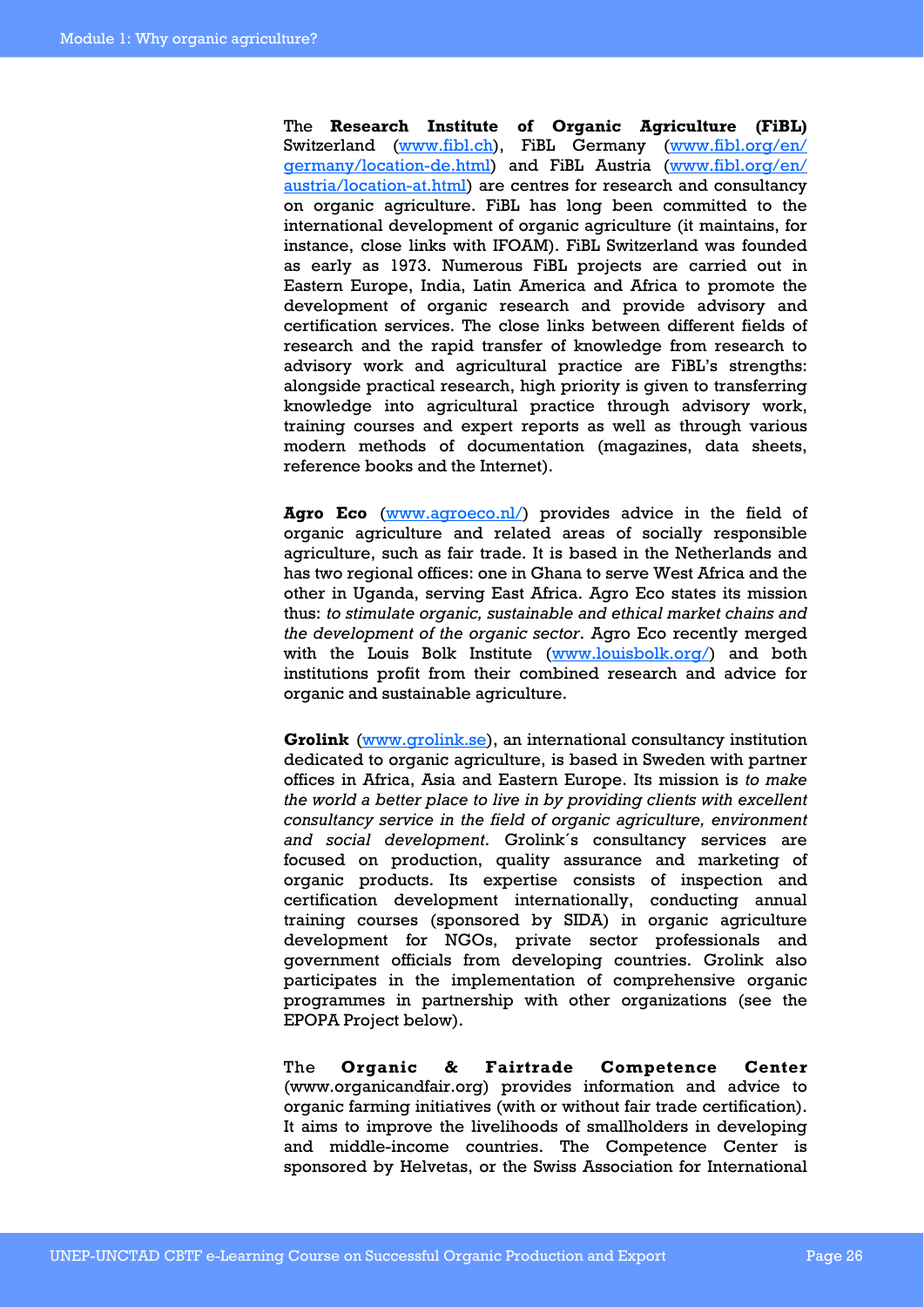Cooperation (www.helvetas.org), which implements organic and fair trade projects in Africa, Asia and Latin America. It is supported by the Swiss State Secretariat for Economic Affairs (SECO), the Inter-church Organisation for Development Cooperation (ICCO, the Netherlands) and Helvetas. The mission is to develop organic and fair trade value chains that link producers, processors, traders, retailers and service providers from the field to the consumer. Its core field of activities include: creating and sharing know-how and information, offering guidance during the planning and implementation of projects, linking suitable partners along the value chain, facilitating market access and public relations and advising policy-makers and programmes.

The **Humanist Institute for Development Cooperation (HIVOS)**  (www.hivos.nl) is a Dutch NGO with the mission *to contribute to a world with equal opportunities for people to develop their talents*. Working together with local organizations in developing countries, HIVOS fosters local initiatives by offering financial support and by advising, networking, advocating, providing education and exchanging knowledge. Although its mandate is not specifically focused on organic agriculture, they have supported projects, both at the international level and domestically in developing countries that involved networking, market strategies and advocacy, among other activities, for the development of the organic sector.

**Vredesilanden/VECO** (www.veco.vredeseilanden.org) is a Belguim-based NGO that aims to contribute to the viable livelihoods of organized family farmers in the developing and developed world. They maintain seven regional offices that support development programmes in Africa, Asia and Latin America. In close cooperation with 108 organizations, mainly focused on farmers, VECO contributes to the empowerment of farmers by improving their position in the agricultural supply chain, from production to consumption. Much like HIVOS, it does not focus exclusively on organic farming but they do support many organic farmers' organizations.

#### **Governments**

The **Government** of **Switzerland** has several programmes that specifically support trade of organic products at the international level. Through the Swiss Import



Promotion Programme (SIPPO) (www.sippo.ch), organizations in 14 developing countries on 4 continents can find support to improve competitiveness at the production level as well as participate in international fairs. SIPPO favours products with added value in environmental and social terms and, therefore,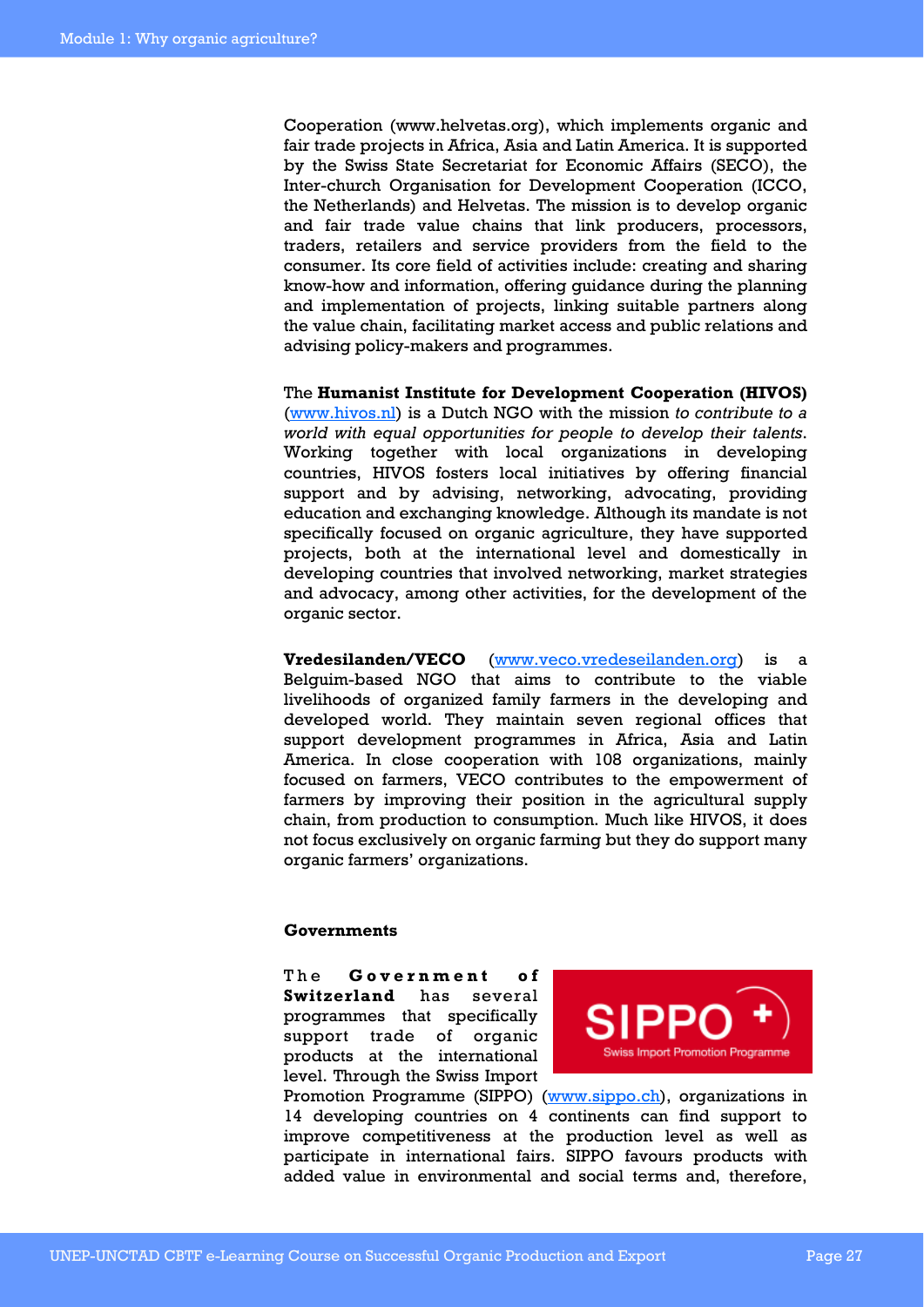supports organic production and trade. For example, it finances the participation of certified organic farmers at BioFach (the annual organic trade fair hosted by IFOAM) and works to help small and medium enterprises attain access to the European and Swiss markets. Another initiative supported by the Swiss government is the Eco-mercados project, which is funded by the Swiss Development Cooperation (www.sdc.admin.ch/) and implemented by Inter-cooperation (www.intercooperation.ch), in alliance with SIPPO, FiBL, the Sustainable Markets Intelligence Center (www.cims-la.com) and Fairtrade (www.fairtrade.net). This project aims at promoting exports and niche markets for organic and fair trade products from Central America. Through SECO, the Government of Switzerland also has several programmes that specifically support trade of organic products at the international level (http://www.seco- cooperation.admin.ch/themen/ handel/00877/index.html?lang=en).

The **Centre for the Promotion of Imports** (www.cbi.eu) from developing countries is a Dutch governmental organization that works to stimulate and support economic activities that are sustainable, socially responsible and environmentally sound. The programme Organic and Conventional Food Ingredients for Industrial Use 2006–2011 offers support for organic farmers from developing countries by providing: consultancy in organic agriculture export marketing, product and production improvement, training and potential business contacts for the development of organic enterprise.

#### **Intergovernmental organizations**

The **Food and Agriculture Organization of the United Nations (FAO)** (www.fao.org/), like many intergovernmental organizations, acts upon countries' requests and, therefore, the support they offer at the local level varies from country to country. Some of the most recent initiatives have been organic and fair trade projects in West Africa (www.fao.org/organicag), involving market intelligence and selffinanced networks, designed to build bridges between small producers and



European traders. Also, a project in the South Pacific Islands has been launched, including investigation of buyers' specifications for selected organic exports products from this region. The FAO supports several research, information, training and communications initiatives, for example, a virtual library containing manuals of good organic practices for Africa is available on the FAO web site, and it also hosts the Organic research Centres Alliance (ORCA) project, a global research facility (http://www.fao.org/organicag/oa-forum/en/).The FAO is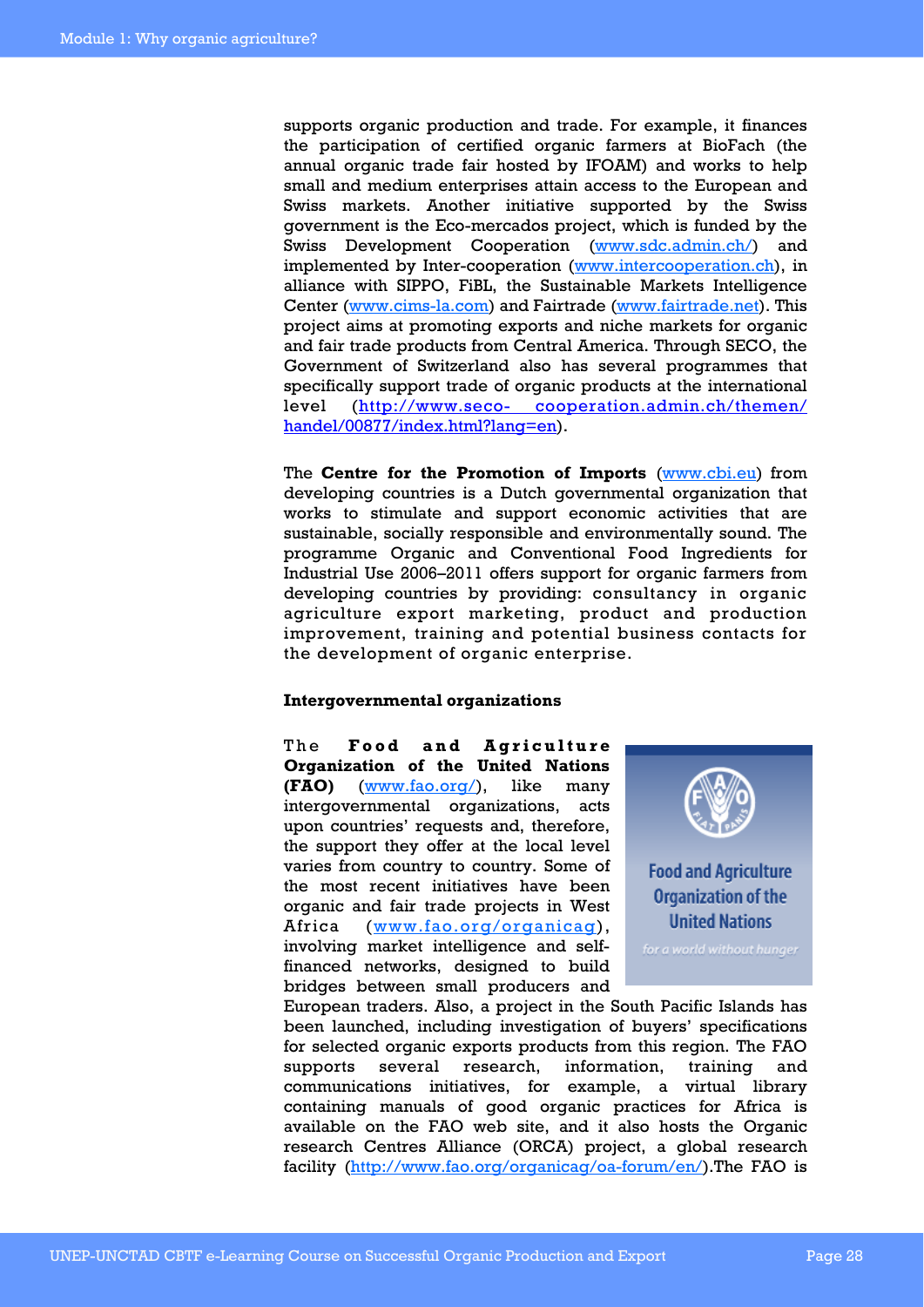also involved in several joint projects with private and government agencies for supporting the development of the organic sector.

The **United Nations Conference on Trade and Development (UNCTAD)** (www.unctad.org/) has been involved in organic agriculture support and promotion activities for over a decade. UNCTAD has identified international markets for organic products, mainly the European and North American markets, and recognizes that they represent an opportunity for sustainable exports from developing countries. Two main initiatives, namely the International Task Force on Harmonization and Equivalence in Organic Agriculture (ITF) initiative and the UNEP-UNCTAD CBTF initiative (see below), constitute UNCTAD's efforts in the realm of organic agriculture. However, UNCTAD has also sponsored several conferences, studies and events both in Africa and Latin America, which have produced an interesting collection of information focusing on environmental requirements and market access aspects with respect to organic agriculture. Some of these documents can be found in the 2006 *Trade and Environment Review*, available at http://www.unctad.org/Templates/Page.asp? intItemID=3757&lang=1.

UNEP (www.unep.ch/) and UNCTAD in joint partnership created the **Capacity Building Task Force on Trade, Environment** and United Nations Environment Programme **Development (CBTF)** 





to strengthen the capacities of countries, particularly developing countries and countries with economies in transition to effectively address trade–environment–development issues (www.unepunctad.org/cbtf/). One of the three thematic focuses of this task force is organic agriculture. Work in this area is being implemented under the initiative entitled "Promoting Production and Trading Opportunities for Organic Agricultural Products in East Africa". The initiative includes the development of three thematic studies ("Overview of the Current State of Organic Agriculture in Kenya, Uganda and the United Republic of Tanzania and the Opportunities for Regional Harmonization", "Best Practices for Organic Policy: What Developing Country Governments Can Do to Promote the Organic Agriculture Sector and Food Security" and "Organic Agriculture in Africa"), national integrated assessments of organic agriculture in the participating East African countries and a regional cooperation initiative to develop an East African Organic Agriculture Standard. The main outcome of this project was the East African Organic Products Standard (EAOPS), which was developed by the UNEP-UNCTAD CBTF in partnership with IFOAM.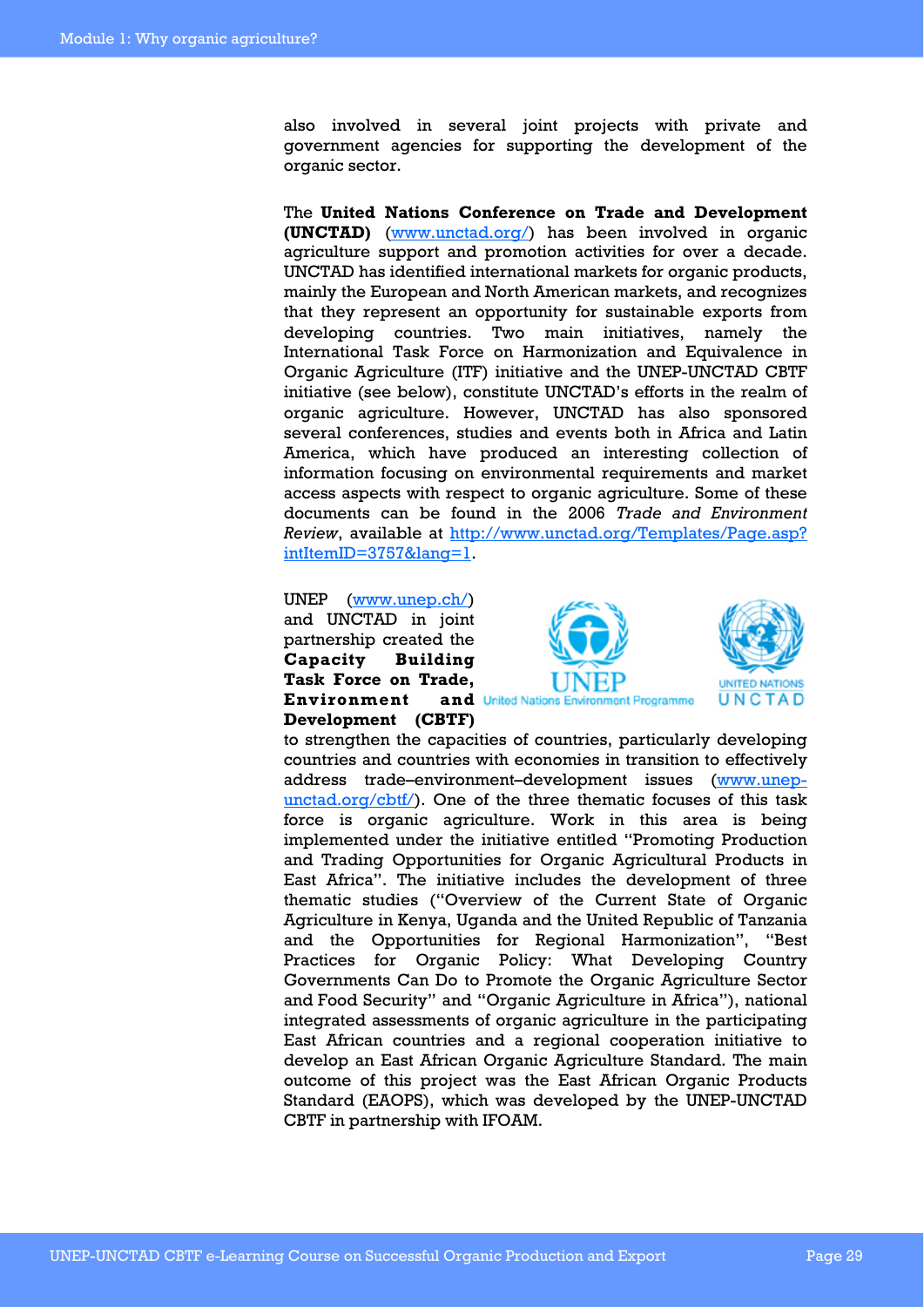The Trade and Environment Programme of the **International Trade Centre (ITC)** also performs work in the realm of organic agriculture. ITC recognizes that developing countries face serious obstacles in exporting organic products, including high quality demands of buyers, lack of information about standards, certification, markets trends and potential importing partners. ITC works with small companies and trade support institutions in overcoming these obstacles and improving access to international markets. The objective of ITC's programme is twofold: (i) strengthen the competitiveness of small and medium enterprises and the capacity of trade support institutions; and (ii) provide support to policy-makers on issues relating to organics. Through its technical assistance programmes, ITC supports exporters of organic products and trade support institutions in developing countries through a number of channels (http://www.intracen.org/ organics/technical-assistance\_projects\_overview.htm).

The **Inter-American Institute for Cooperation on Agriculture (IICA)** (www.iica.int/Eng/organizacion/LTGC/agricultura/Pages/ default.aspx) is developing the Hemispheric Programme on Organic Agriculture (Programa Hemisférico de Agricultura Orgánica), with the objective to establish and develop institutional structures, standards, policies and information to support the organic sector development in Latin America and the Caribbean Region, emphasizing access for small and medium enterprises. Recent initiatives include support for the elaboration of National Organic Agriculture Strategies in Nicaragua and Paraguay as well as several meetings with regional authorities to facilitate the harmonization of organic regulations in the region.

The **International Task Force on Harmonization and Equivalence on Organic Agriculture (ITF)** (www.itforganic.org/abouttheitf.html) is a public–private initiative, led jointly by IFOAM, FAO and UNCTAD, to search for solutions for the proliferation of organic standards across the world (including private standards, governmental regulations and international standards). The lack of harmonization and/or mutual recognition among organic guarantee systems is considered to be a major obstacle for the development of the organic sector, especially in developing countries. The ITF consists of representatives of governments, intergovernmental agencies and stakeholders from the private sector. From 2003 to 2008, the ITF worked to complete a series of studies and proposals for reducing organic trade barriers. Two practical tools were developed to streamline the acceptance of products traded internationally: a tool for recognizing organic certification bodies internationally and an equivalency of production and processing standards tool. The studies and reports from the work of the ITF contain extremely useful information for understanding the magnitude and origins of these issues, which is considered one of the main challenges for the promotion of organic production and trade.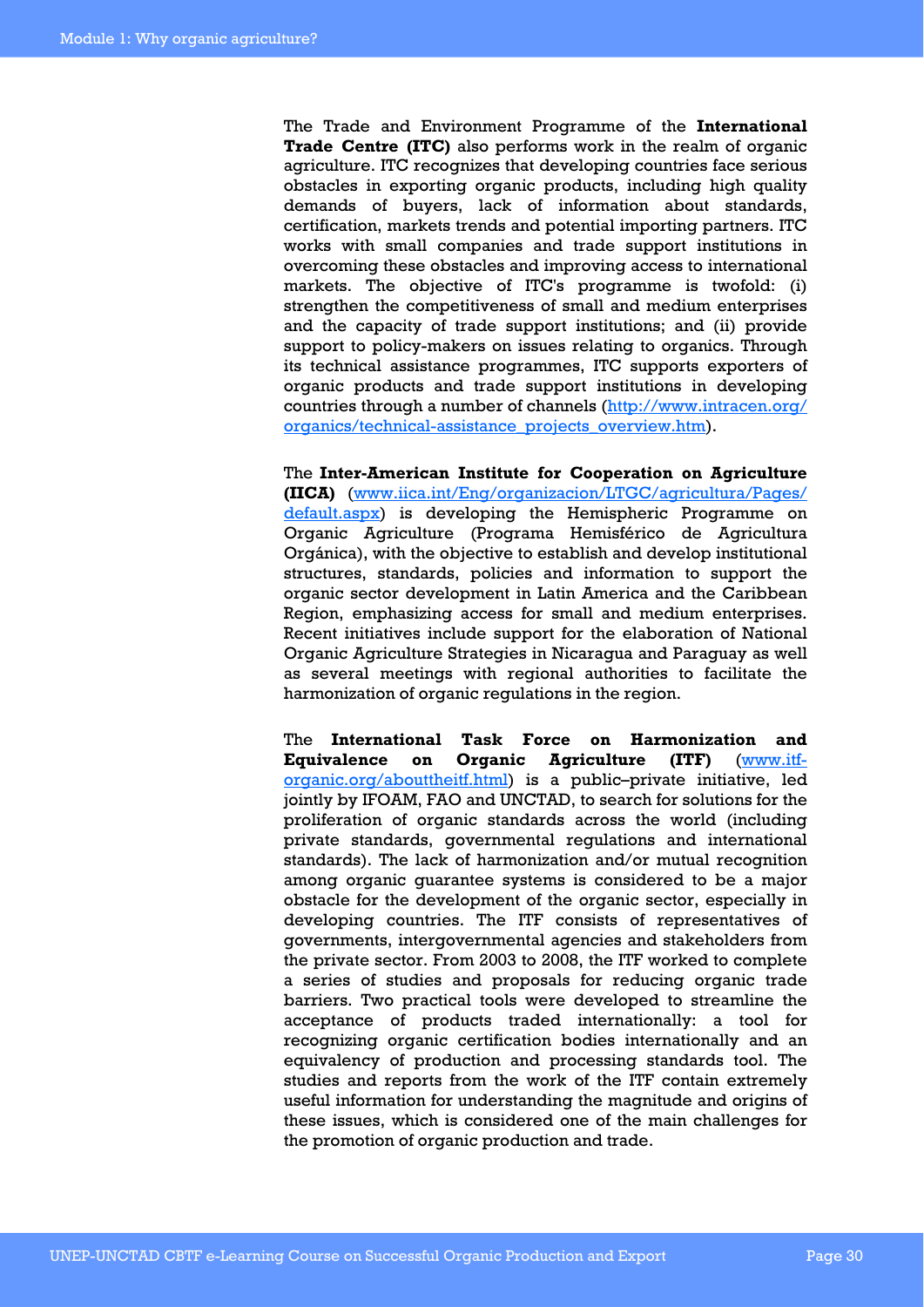#### **Joint international initiatives and projects**

The **Export Promotion of Organic Products from Africa (EPOPA)** was a programme funded by the Swedish International Development Cooperation Agency (SIDA) developed to improve the livelihoods of rural communities in the



United Republic of Tanzania, Uganda and Zambia through exports of organic products. Agro Eco and Grolink jointly implemented the programme, which was active from the mid-1990s to 2008. A total of 110,000 farms participated, of which around 80,000 delivered products for export. In total, approximately 600,000 individuals benefited from the EPOPA project. The outcomes of the project were equally impressive, including: strengthening the organic sector in Uganda, establishing the operation of 30 exporters, launching internationally accredited certification bodies in the United Republic of Tanzania and Uganda and increasing awareness about the organic sector throughout the region.

Another important initiative recently started in East Africa, is the **Regional Cooperation for Organic Standards and Certification capacity in East Africa** (OSEA phase II) (www.ifoam.org/ partners/projects/osea.html), which works towards the objective of increasing income for rural communities through local, regional and international trade of organic products. The project, funded by SIDA, is currently in operation and implemented jointly by IFOAM, the Kenya Organic Agriculture Network, the Tanzania Organic Agriculture Movement and the National Organic Agriculture Movement of Uganda. Facilitating trade in organic products through the development and implementation of a regional standard and regional certification cooperation underlines the impetus that drives this work. The East African Organic Mark, which designates producers that use EAOPS, has also been established in part due to the work of this project.

The **African Pavilion project** ( http:// www.organicafrica2009.com/) is a joint initiative, implemented by Agro Eco and Grolink, in cooperation with over 15 organizations (including IFOAM, UNEP, UNCTAD and other United Nations agencies as well as in partnership with African organic movements) and financed by Norad, HIVOS and others. The main objective is to achieve a positive image for African organic products and provide access for more African organic producers to international markets. It is directly linked to the participation of African organic farmers at BioFach. The project supports activities that include: preparing and training exporters, improving business etiquette and marketing know-how, working with entire supply chains to improve the quality of production and pursuing the follow-up on business opportunities.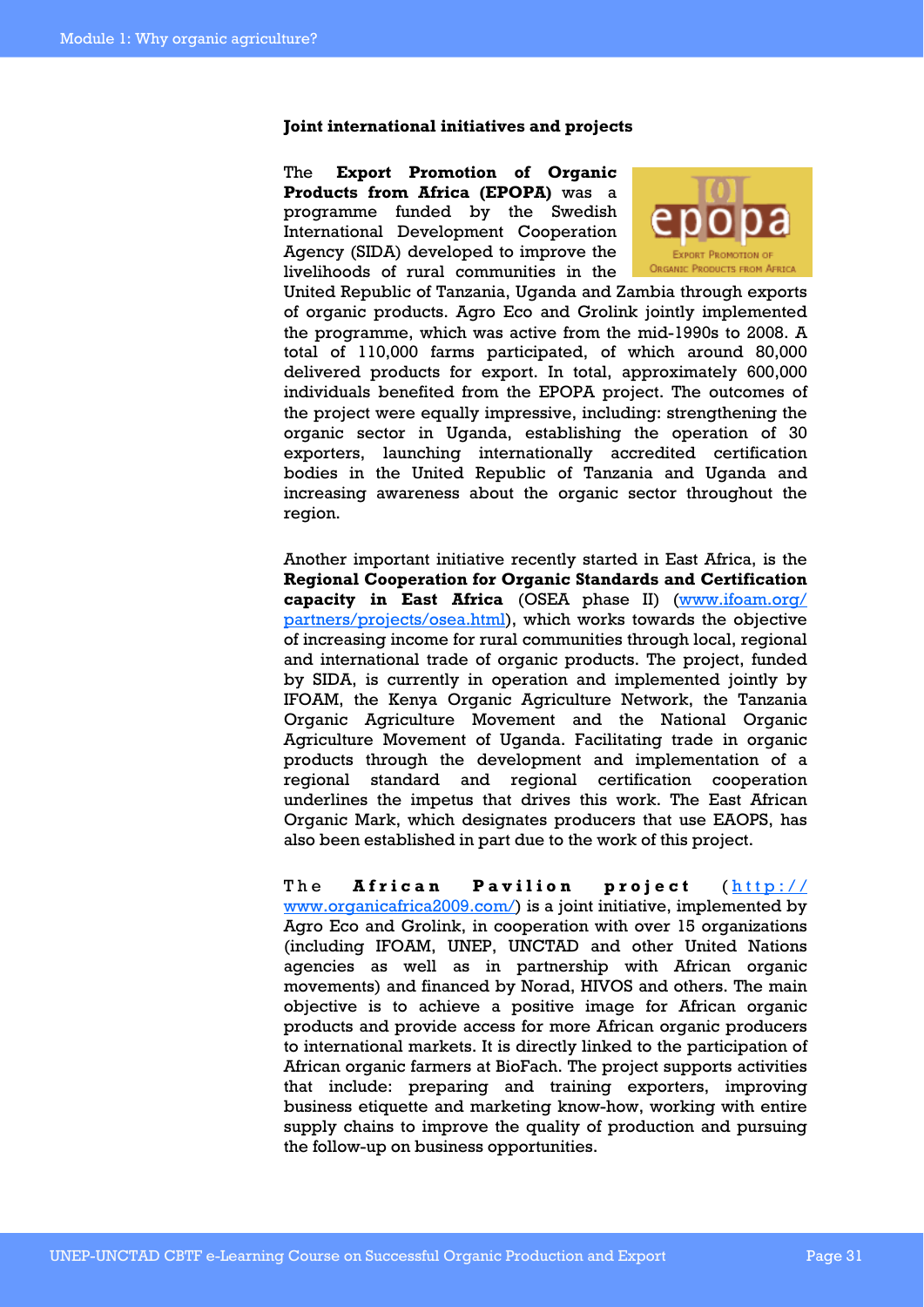**Cooperativa Sin Fronteras Internacional (CSF/Cooperation Without Borders)** (http://www.cooperativasinfronteras.net/en/ quienes.html) is an international alliance to promote development, growth and integration of agricultural enterprises that are collectively organized (cooperatives or associations), democratic and committed to organic, fair trade and high quality principles for food production. It promotes direct relationships between growers and consumers, increasing product added value at its source, and the establishment of alliances between farmers, transformers and distributors. With the support of NGOs, donors and other organizations from Latin America and Europe, it currently consolidates 20 member organizations from 9 countries, representing a total of 12,780 families. Participation is open to farmers' cooperatives and associations that share the CSF objectives and principles.

## **1.5 Conclusions**

- Agriculture has always played a fundamental role in human development. It is a multi-output activity that produces not only food, but also non-food outputs such as environmental services, landscape amenities and the enhancement of cultural heritage.
- Another key role played by agriculture is, potentially, to contribute to poverty alleviation, the improvement of personal livelihoods and the enhancement, conservation and sustainable management of the natural resources.
- In the context of current economic, food, energy and climate change crises, one of the main roles of agriculture is to meet the challenge of providing adequate output to assure global food security.
- Agriculture is an important economic activity in many developing countries, but mainstream agriculture faces instability in financial markets, higher food price inflation and volatility and weakening global economic growth.
- Conventional agriculture is not the best option for fulfilling future agricultural needs because although it was highly successful in increasing crop yields and augmenting aggregate food supplies, these successes did not necessarily translate into benefits for the rural poor in terms of greater food security or greater economic opportunity and well-being. In addition, conventional farming has many negative impacts on the environment (soil, water, biodiversity, non-renewable resources) and on human health.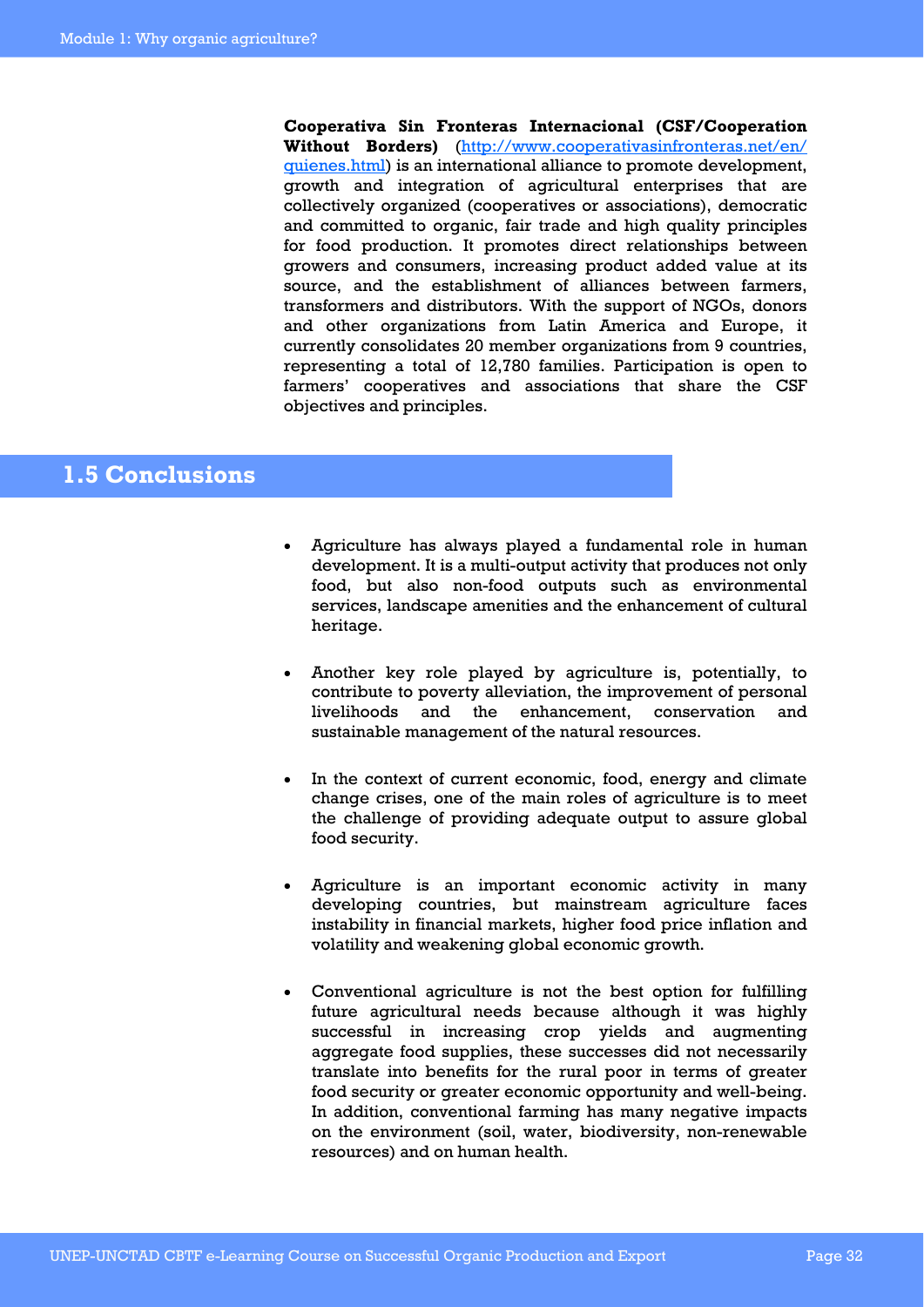- Organic agriculture is considered a viable option for sustainable agriculture in developing countries because it offers a unique combination of low external input technology, environmental conservation and input/output efficiency.
- As defined by IFOAM: "Organic agriculture is a production system that sustains the health of soils, ecosystems and people. It relies on ecological processes, biodiversity and cycles adapted to local conditions, rather than the use of inputs with adverse effects". An extensive but not exhaustive examination of the benefits of organic agriculture revealed:
	- more sustainable and higher yields per hectare;
	- improved food security and consistent agriculture production;
	- a growing and profitable organic agriculture market;
	- access to lucrative local and international markets;
	- high price premiums for organic products;
	- employment opportunities;
	- reduced soil erosion and improved soil fertility;
	- more resilience with respect to climate change;
	- reduced contribution to global warming;
	- enhanced contribution to ecosystem services and environmental damage is prevented;
	- use of natural synergies that are ecologically and economically sustainable;
	- increased cooperation between community members and enhanced social capital;
	- revitalized traditional customs and local values;
	- benefits for farmers' health, the health of local populations and the health of consumers;
	- high-quality food becomes available for consumers.
- Some of the main challenges for the promotion of organic production and trade include:
	- certification and standards are costly;
	- consumer awareness needs strengthening, especially in developing world markets;
	- marketing is needed, especially for developing world products;
	- research and support for organics is somewhat limited;
	- the investment needed to recover and convert conventional farming systems can be considerable;
	- the development of supportive, participatory and collaborative projects and policies are needed.

Despite these challenges, a growing population around the world is now concerned with current environmental and public health degradation and risks, and recognizes the negative impacts of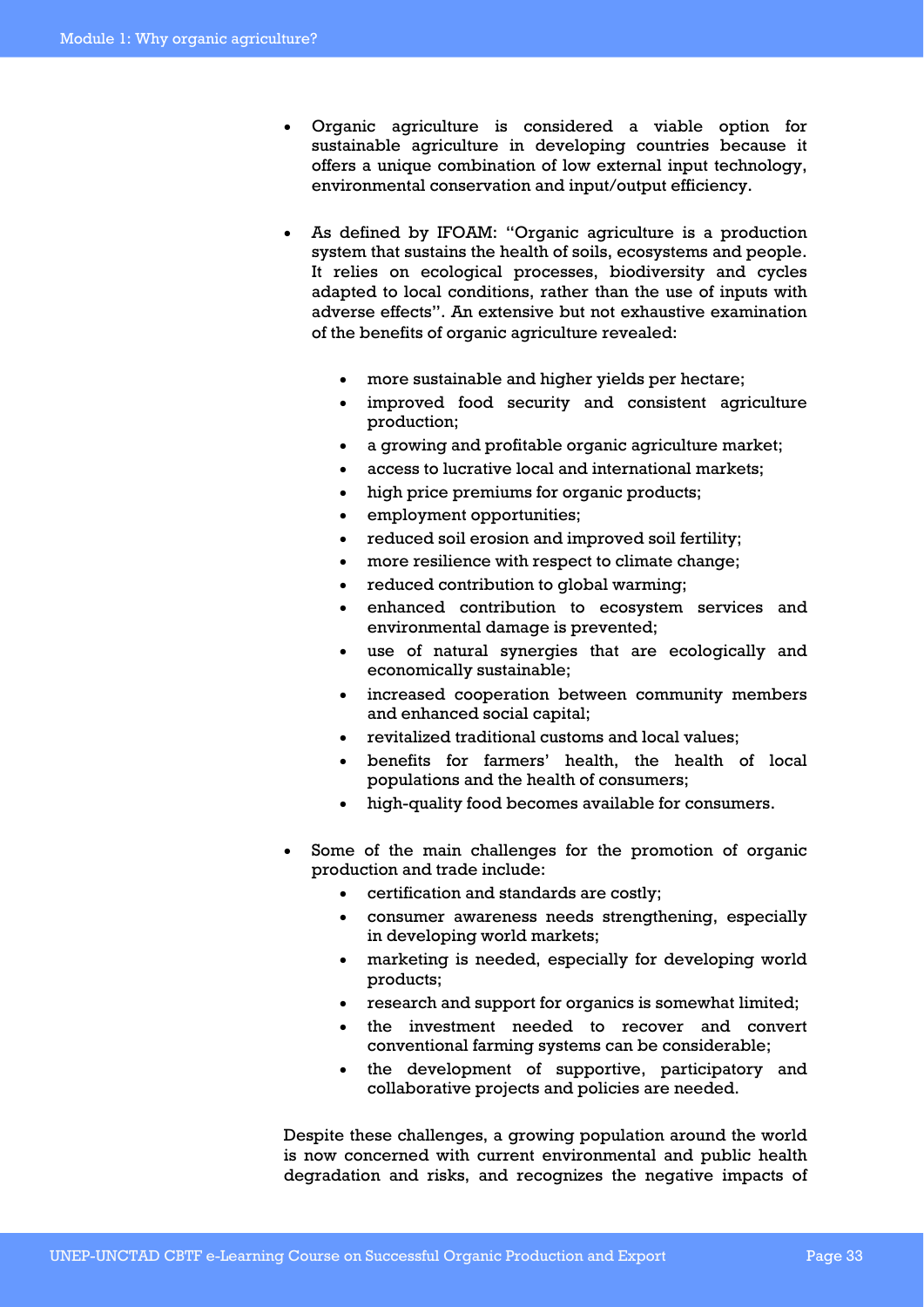conventional agricultural practices. Organic agriculture constitutes a global trend, supported by concerned consumers and international organizations (both governmental and nongovernmental).

- A wide array of private, public and intergovernmental organizations support organic agriculture development by:
	- providing information and advice on organic production and marketing methods;
	- providing trade information and developing market access;
	- developing projects on standards and certification schemes;
	- developing projects that link organic production and international trade.

## **1.6 References and further reading**

- Agro Eco BV and Grolink AB. 2008.*Organic Exports A way to a Better Life?* Export Promotion of Organic Products from Africa (EPOPA) and SIDA Fyris-Tryck, Uppsala.ISBN: 978-91-633- 3233-3.
- Barbier, E. B. 2009. *Rethinking the Economic Recovery: A Global Green New Deal*. United Nations Environment Programme, Geneva.
- Benbrook, Ch. M. 2004.*Genetically Engineered Crops and Pesticides Use in the United States: The First Nine Years*. Biotech InfoNet. Technical Paper No. 7. www.ucsusa.org/assets/ documents/food\_and\_agriculture/benbrook.pdf.
- European Communities. 2008. *The Economics of Ecosystems and Biodiversity*. *An interim report*.Welzel+Hardt, Wesseling, Germany.
- Eyhorn, F., M. Heeb, G. Weidmann. 2004. *IFOAM Basic Training Manual for Organic Agriculture in the Tropics*. IFOAM, Bonn; FiBL, Frick.
- FAO. 2009. *Safety and Health*. www.fao-ilo.org/fao-ilo-safety/en/ (last accessed on July 2009).
- Fließbach, A., P. Mäder. 2005. "Biological soil quality as a factor of efficient resource utilization in organic farming systems." Presentation at the Soil Association Annual Conference, FiBL, Newcastle, United Kingdom, 6–9 January. http://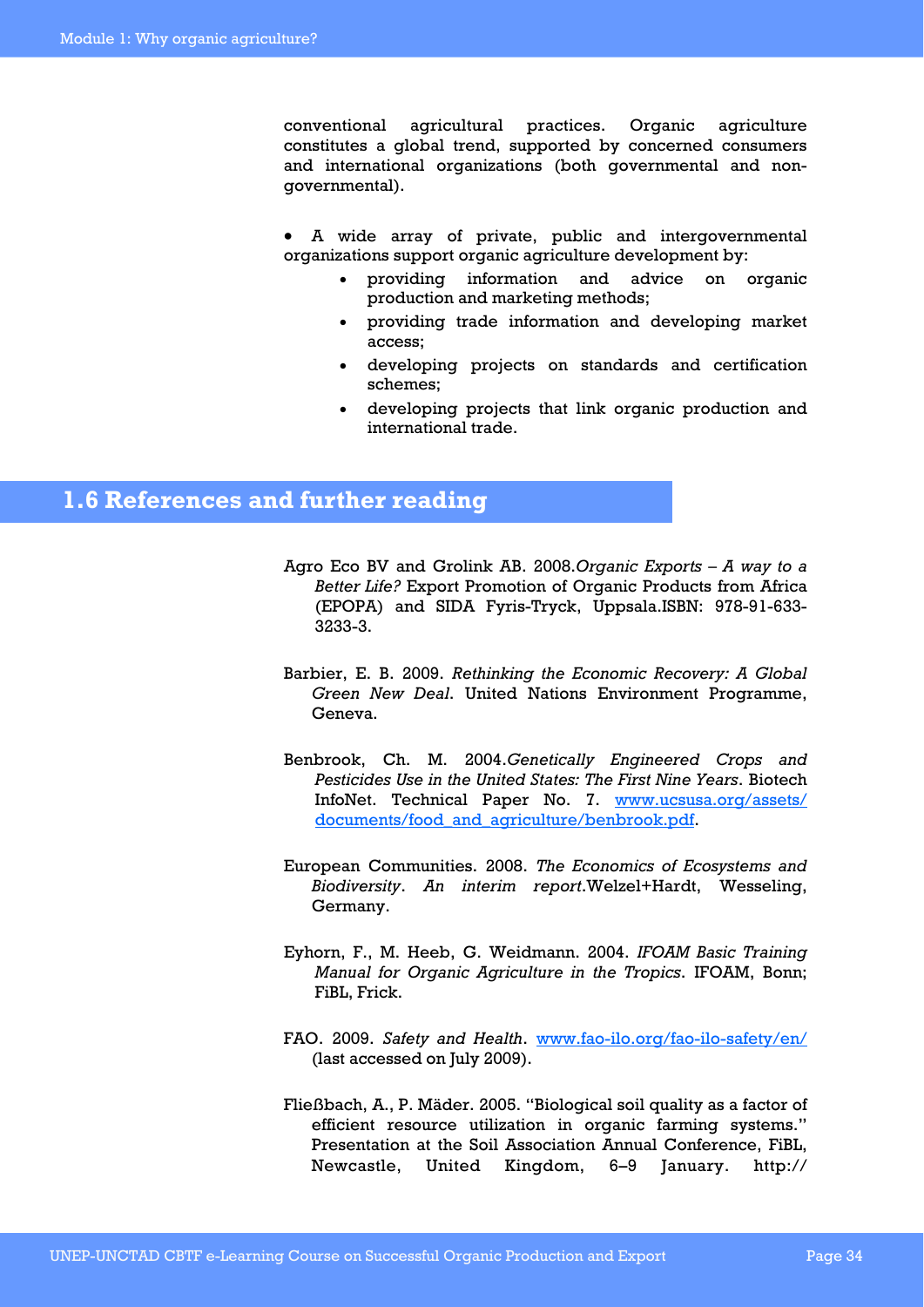orgprints.org/9094/02/Fliessbach-maeder-2005\_SoilAssociation-1.pdf.

- Fließbach, A., P. Hepperly, N. E.-H. Scialabba. 2009. *Low Greenhouse Gas Agriculture: Mitigation and Adaptation Potential of Sustainable Farming Systems*. FAO, Geneva. http:// ftp.fao.org/docrep/fao/010/ai781e/ai781e00.pdf.
- Hine, R., J. Pretty. 2008. *Organic Agriculture and Food Security in Africa*. UNEP-UNCTAD CBTF, New York and Geneva. www.unep.ch/etb/publications/insideCBTF\_OA\_2008.pdf.
- Huber, B., O. Schmid. 2009. "Standards and regulation." In: Helga Willer and Lukas Kilcher (editors), *The World of Organic Agriculture: Statistics and Emerging Trends 2009*. IFOAM, Bonn; FiBL, Frick; ITC, Geneva.
- IAASTD. 2009. *International Assessment of Agricultural Knowledge, Science and Technology*. Summary for Decision Makers of the Global Report. IAASTD, Washington, DC.
- IFOAM. 2008. *Regional Cooperation for Organic Standards and Certification Capacity in East Africa – OSEA Phase II*. IFOAM, Bonn.
- Kilcher, L. 2002. "Organic agriculture and desertification." In: Nadia El-Hage Scialabba and Caroline Hattam (editors), *Organic Agriculture, Environment and Food Security*. Environment and Natural Resources Series No. 4. FAO, Rome. p. 57 ff.
- Kilcher, L. 2006. "How can organic agriculture contribute to sustainable development?" In: Folkard Asch and Mathias Becker (editors), *Tropentag 2006 Book of Abstracts*. University of Bonn, Bonn. p. 57.
- Kilcher, L. 2009. "How organic agriculture contributes to sustainable development." In: R. N. Janardhan and A. Singh Sisodiya (editors), *Organic Farming: Perspectives and Experiences*. The Icfai University Press, Hyderabad, India. p. 61–86.
- Mäder, P., A. Fließbach, D. Dubois, L. Gunst, P. Fried, U. Niggli. 2002. "Soil fertility and biodiversity in organic farming." *Science, Vol.*  296, No. 5573:1694–1697.
- Naturinda, B., G. Tumushabe, M. Masiga, A. Ruhweza. 2008. *Integrated Assessment of Uganda's Organic Agriculture Sub-Sector: Economic Opportunities and Policy Options to Mitigate Negative Socio-economic and Environmental Impacts*. UNEP-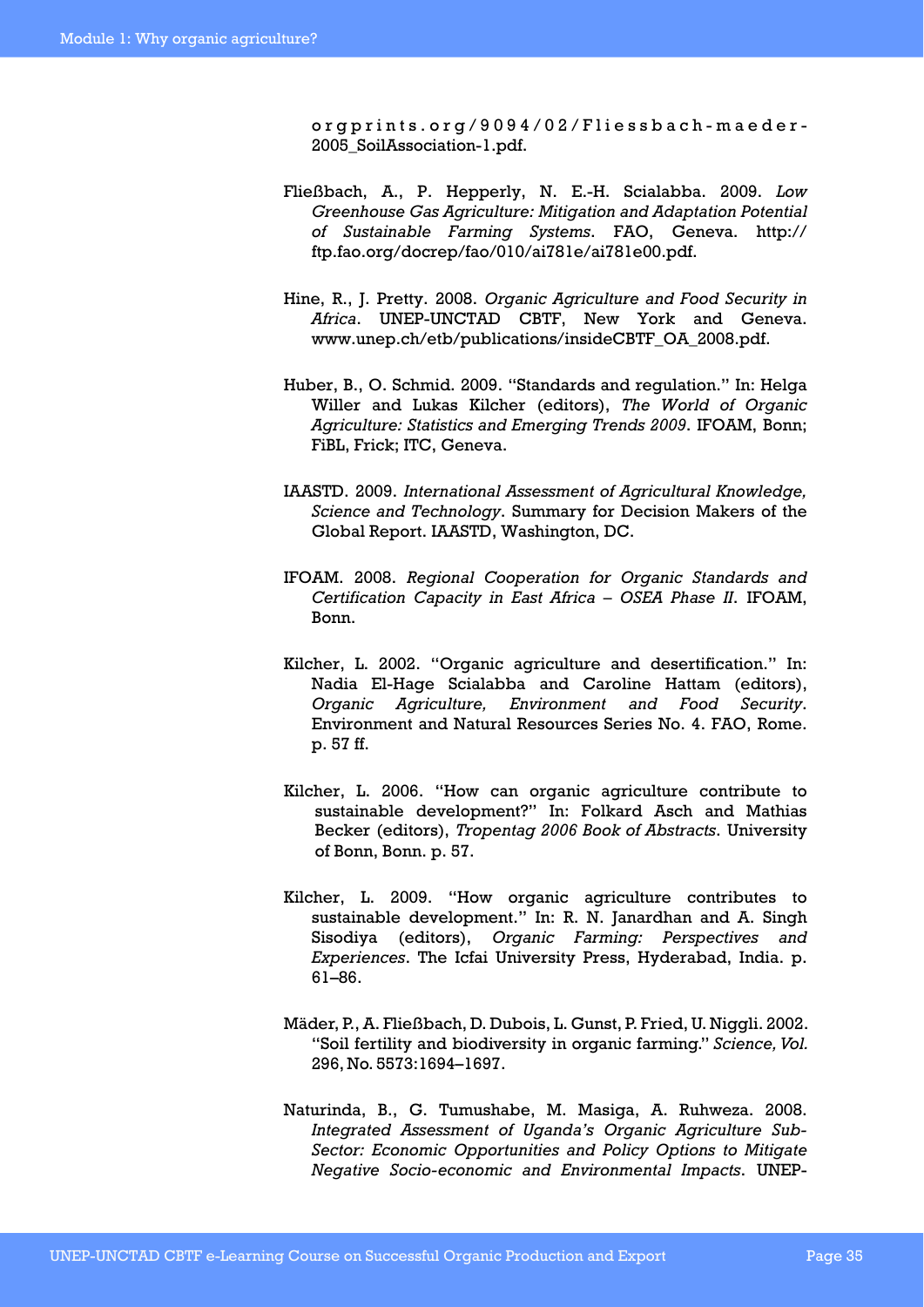UNCTAD CBTF, New York and Geneva. www.unepunctad.org/cbtf/publications/Uganda%20report.pdf.

- Nellemann, C., M. MacDevette, T. Manders, B. Eickhout, B. Svihus, A. G. Prins, B. P. Kaltenborn (editors). 2009. *The Environmental Food Crisis – The Environment's Role in Averting Future Food Crises*. UNEP, Birkeland Trykkeri AS, Norway.
- OECD/FAO. 2008. *OECD-FAO Agricultural Outlook 2008–2017*. *Highlights*. Organisation for Economic Co-operation and Development, Paris; Food and Agriculture Organization, Rome.
- Pimentel, D., C. Harvey, P. Resosudarmo, K. Sinclair, D. Kurz, M. McNair, S. Crist, L. Shpritz, L. Fitton, R. Saffouri, R. Blair. 1995. "Environmental and economic costs of soil erosion and conservation benefits." *Science*, Vol. 267:1117–1123.
- Proctor, P., G. Cole. 2002. *Grasp the Nettle: Making Biodynamic Farming and Gardening Work*. Random House Publishing, North Shore City, New Zealand.
- Reganold, J., L. Elliot, Y. Unger. 1987. "Long-term effects of organic and conventional farming on soil erosion. *Nature*, Vol. 330, No. 26:370–372.
- Reimenschneider, Ch. 2003. *The Role of Agriculture in the Global Economy*. World Agricultural Forum, FAO.www.fao.org/world/ lowa/news.pdf.
- Rundgren, G. 2008.*Best Practices for Organic Policy: What Developing Country Governments Can Do to Promote the Organic Agriculture Sector*. UNEP-UNCTAD CBTF. www.unepunctad.org/cbtf/publications/Best\_Practices\_ UNCTAD DITC TED 2007 3.pdf (last accessed on August 2009).
- Scialabba, N. E.-H., C. Hattam. 2002. *Organic Agriculture, Environment and Food Security, United Nations Sustainable Development Department*. FAO, Rome.
- UNEP. 2009. *Global Green New Deal: Policy Brief*. UNEP-ETB, Geneva. http://www.unep.org/pdf/ A\_Global\_Green\_New\_Deal\_Policy\_Brief.pdf*.*
- University of Cambridge. 2002. *Economic Evaluation of the Organic Farming Scheme*. Final report to the Department for Environment, Food and Rural Affairs. Centre for Rural Economics Research, Department of Land Economy, Cambridge.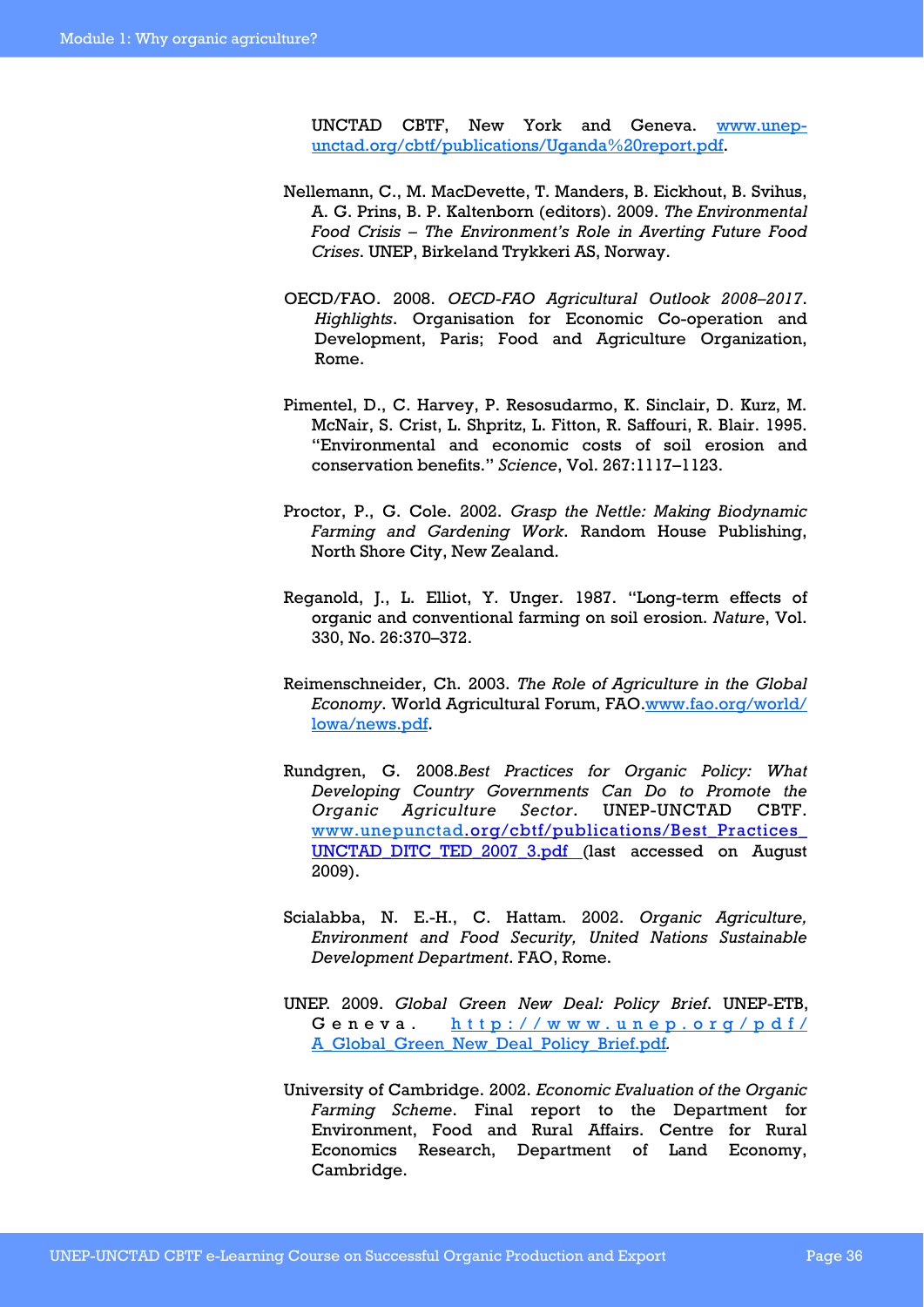- US Environmental Protection Agency (EPA). 1994. *National Water Quality Inventory*. 1992 Report to Congress. EPA-841-R-94-001. Office of Water, EPA, Washington, DC.
- Vapnek, J., I. Pagotto, M. Kwoka. 2007. *Designing National Pesticides Legislation*. Development Law Service FAO Legal Office, Food and Agriculture Organization of the United Nations, Rome. www.fao.org/docrep/010/a1467e/ a1467e00.HTM.
- Vogl C., L. Kilcher, H. Schmidt. 2005. "Are standards and regulations of organic farming moving away from small farmers' knowledge?" *Journal of Sustainable Agriculture*, Vol. 26(1):5–26.
- Willer, H., L. Kilcher (editors). 2009. *The World of Organic Agriculture: Statistics and Emerging Trends 2009*. IFOAM, Bonn; FiBL, Frick.
- Willer, H., M. Yosseffi (editors). 2006. *The World of Organic Agriculture: Statistics and Emerging Trends 2009*. IFOAM, Bonn; Fibl, Frick.
- World Resources Institute (WRI). 2006. *Climate Analysis Indicators Tool (CAIT). Online database version 3.0. WRI, Washington, DC.* http://cait.wri.org.
- Zundel, C., L. Kilcher. 2007. Issues paper: "Organic agriculture and food availability." International Conference on Organic Agriculture and Food Security, Rome, 3–5 May. www.fao.org/ ORGANICAG/ofs/index\_en.htm.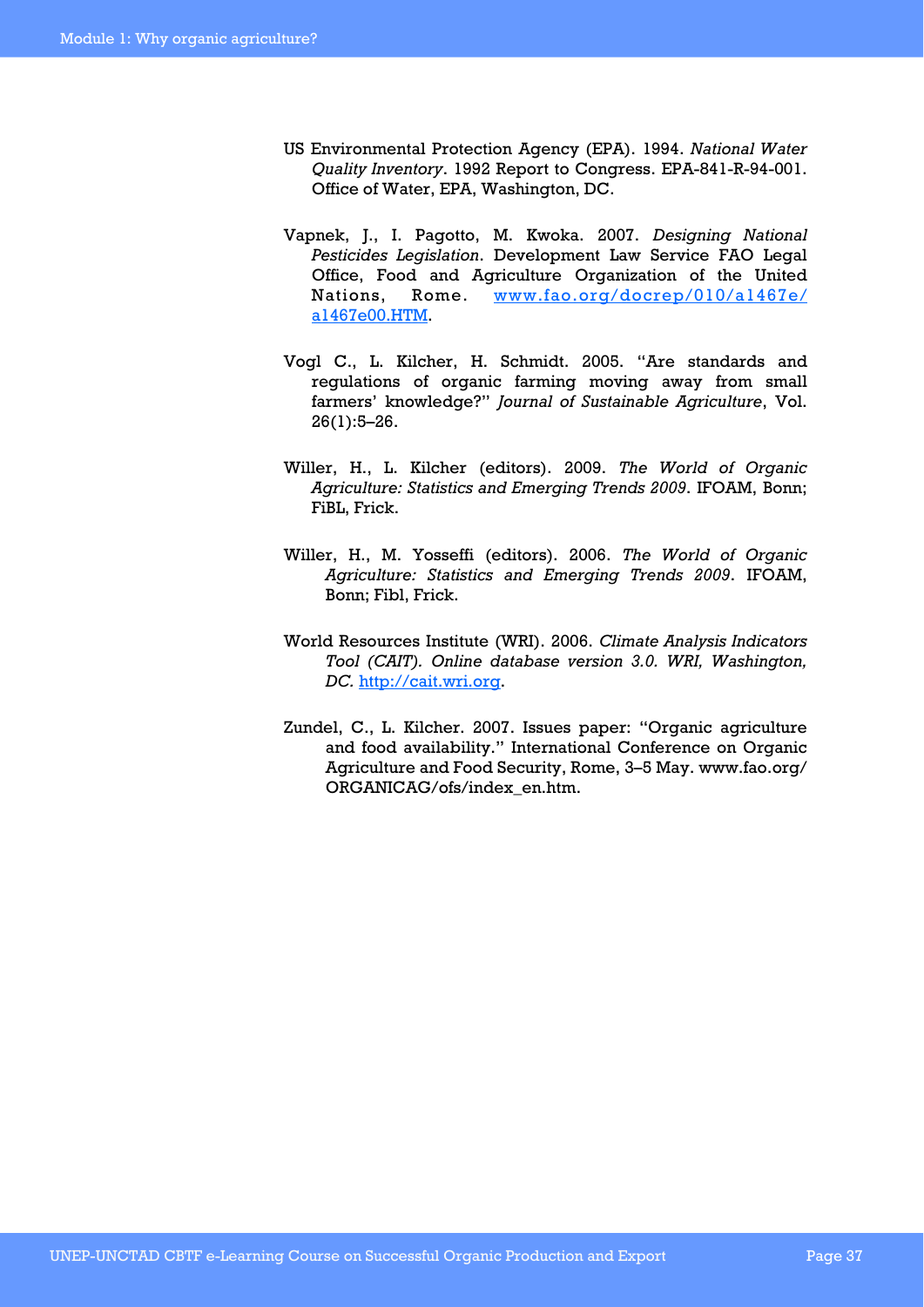#### **Further research**

Comparing organic and conventional farming systems aims to obtain hard facts and scientific data on the benefits and challenges of organic agriculture compared to other farming systems. There are a larger number of short-term comparison experiments and a few long-term comparison trials. The following is a list of recent publications on farming system research:

- Bengtsson, J., J. Ahnström, A.-C. Weibull. 2005. "The effects of organic agriculture on biodiversity and abundance: A metaanalysis." *Journal of Applied Ecology*, Vol. 42:261–269.
- Birkhofer, K., T. M. Bezemer, J. Bloem, M. Bonkowski, S. Christensen, D. Dubois, F. Ekelund, A. Fließbach, L. Gunst, K. Hedlund, P. Mäder, J. Mikola, C. Robin, H. Setälä, F. Tatin-Froux, W. H. Van der Putten, S. Scheu. 2008. "Long-term organic farming fosters below and aboveground biota: Implications for soil quality, biological control and productivity." *Soil Biology & Biochemistry*, Vol. 40:2297–2308.
- Fließbach, A., H.-R. Oberholzer, L. Gunst, P. Mäder. 2007. "Soil organic matter and biological soil quality indicators after 21 years of organic and conventional farming." *Agriculture, Ecosystems and Environment*, Vol. 118:273-284.
- Hillocks, R. J. 2002. "IPM and organic agriculture for smallholders in Africa." *Integrated Pest Management Reviews*, Vol. 7:17–27.
- Hole, D. G., A. J. Perkins, J. D. Wilson, I. H. Alexander, P. V. Grice, A. D. Evans. 2005. "Does organic farming benefit biodiversity?" *Biological Conservation*, Vol. 122:113–130.
- Lynch, D. 2009. Environmental impacts of organic agriculture: a Canadian perspective. *Canadian Journal of Plant Science*, Vol. 89:621–628.
- Mäder, P., A. Fließbach, D. Dubois, L. Gunst, P. Fried, U. Niggli. 2002. "Soil fertility and biodiversity in organic farming." *Science*, Vol. 296:1694–1697.
- Mäder, P., A. Fließbach, D. Dubois, L. Gunst, W. Jossi, F. Widmer, A. Oberson, E. Frossard, F. Oehl, A. Wiemken, A. Gattinger, U. Niggli. 2006. "The DOK experiment (Switzerland)." In: J. Raupp, C. Pekrun, M. Oltmanns and U. Köpke (editors), *Long-term Field Experiments in Organic Farming*. Koester, Bonn. p. 41–58.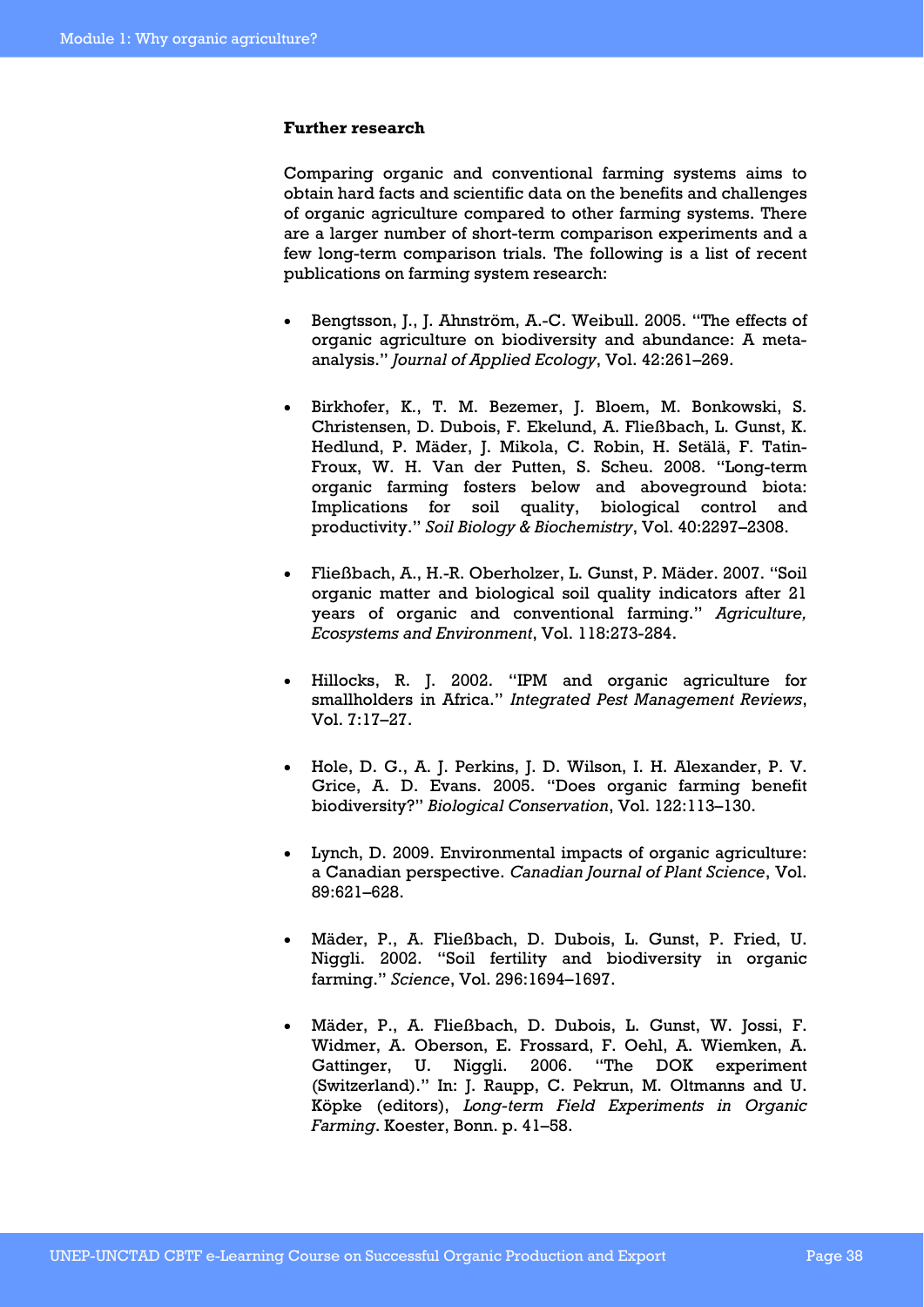- Marriott, E. E., M. M. Wander. 2006. "Total and labile soil organic matter in organic and conventional farming systems." *Soil Science Society of America Journal*, Vol. 70:950–959.
- Nduru, D. D., J. M. Diop, E. van der Werf, A. de Jager. 2002. "Participatory on-farm comparative assessment of organic and conventional farmers' practices in Kenya." *Biological Agriculture and Horticulture*, Vol. 19:295–314.
- Niggli, U., A. Fließbach, P. Hepperly, N. E.-H. Scialabba. 2009. *Low Greenhouse Gas Agriculture: Mitigation and Adaptation Potential of Sustainable Farming Systems*. FAO, Rome. 22 p.
- Pfiffner, L., H. Luka. 2003. "Effects of low-input farming systems on carabids and epigeal spiders: A paired farm approach." *Basic and Applied Ecology*, Vol. 4:117–127.
- Pimentel, D., P. Hepperly, J. Hanson, D. Douds, R. Seidel. 2005. "Environmental, energetic, and economic comparisons of organic and conventional farming systems." *Bioscience*, Vol. 55:573–582.
- Wander, M., T. Nissen. 2004. "Value of soil organic carbon in agricultural lands." *Mitigation and Adaptation Strategies for Global Change*, Vol. 9:417–431.

**Source**: FiBL. www.fibl.org.